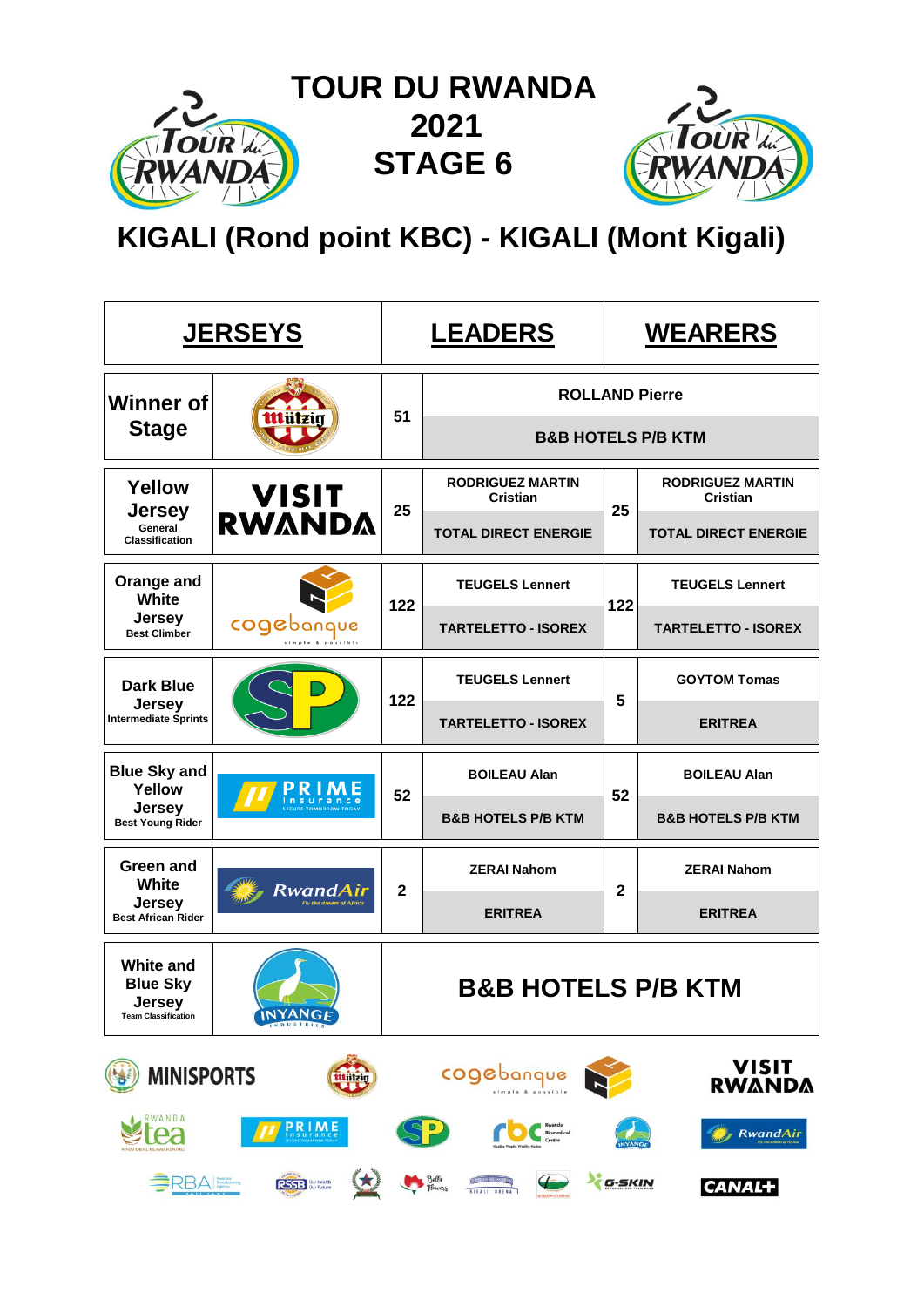

# **PHOTO-FINISH**

**STAGE 6 : KIGALI (Rond point KBC) - KIGALI (Mont Kigali)**



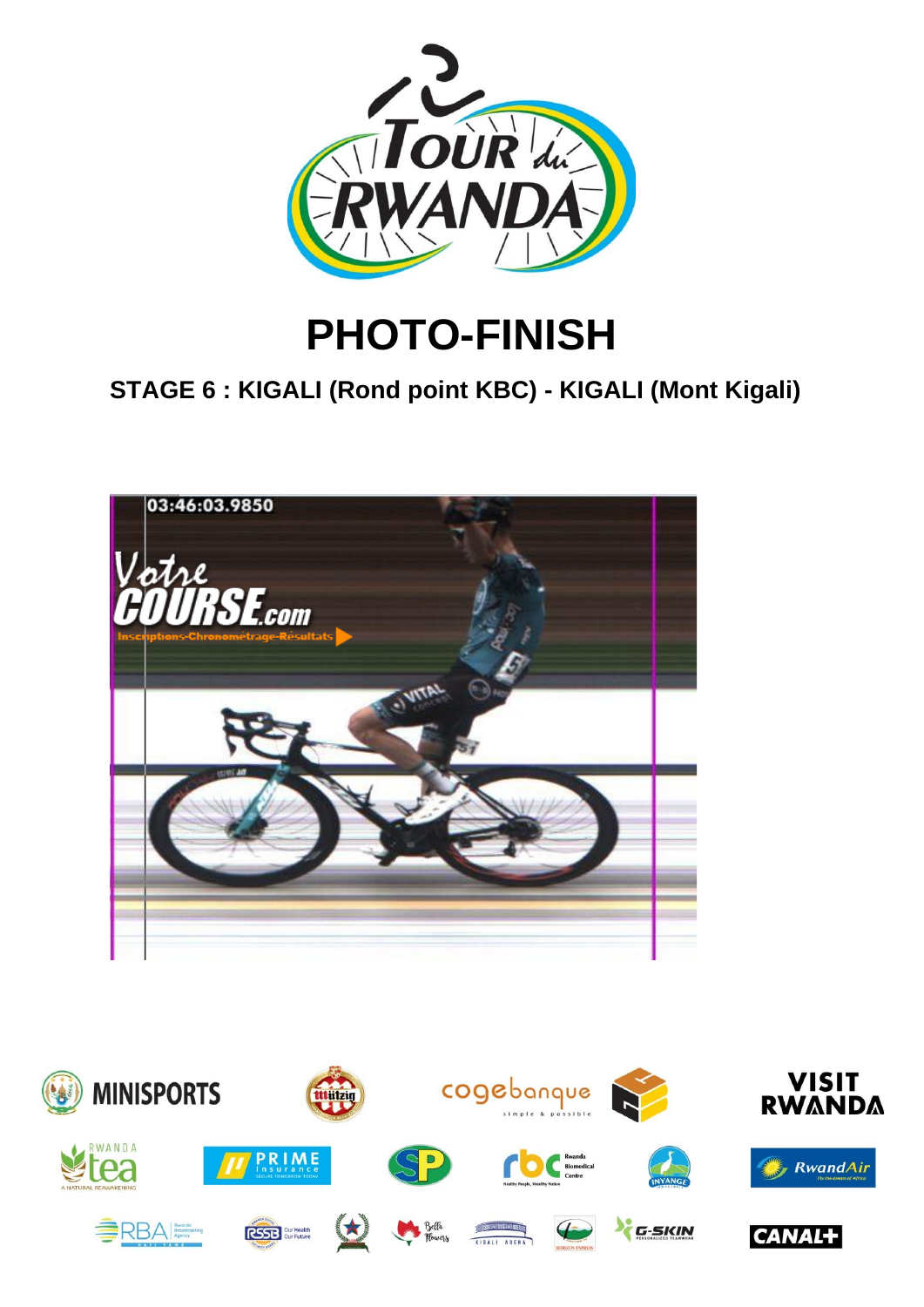

### **CLASSEMENT DE L'ETAPE STAGE CLASSIFICATION**

KIGALI (Rond point KBC) - KIGALI (Mont Kigali)



**Distance :** 152.6 km **Moyenne - Average :** 40.504km/h

**Etape - Stage :** 6

**Date :** 07/05/2021

**Organisateur - Organiser :** FEDERATION RWANDAISE DE CYCLISME

**Epreuve - Race :** TOUR DU RWANDA 2021

| Rang<br>Rank | Dos.<br>Bib    | UCI ID      | <b>NOM Prénom</b><br>Last name First Name | Equipe<br>Team                 | Nat.<br>Nat. | Temps<br>Time | Ecart<br>Gap       | Bonif.<br>Bon. | Pen. |
|--------------|----------------|-------------|-------------------------------------------|--------------------------------|--------------|---------------|--------------------|----------------|------|
| 1            | 51             | 10003223818 | <b>ROLLAND Pierre</b>                     | <b>B&amp;B HOTELS P/B KTM</b>  | <b>FRA</b>   | 03h46'03"     |                    |                |      |
| 2            | 21             | 10004638196 | <b>VUILLERMOZ Alexis</b>                  | TOTAL DIRECT ENERGIE           | <b>FRA</b>   | 03h46'53"     | 50"                |                |      |
| 3            | 105            | 10011061418 | VAN ENGELEN Adne                          | <b>BIKE AID</b>                | <b>NED</b>   | 03h48'39"     | 02'36"             |                |      |
| 4            | 122            | 10012735676 | <b>TEUGELS Lennert</b>                    | TARTELETTO - ISOREX            | <b>BEL</b>   | 03h48'48"     | 02'45"             |                |      |
| 5            | 25             | 10008693204 | RODRIGUEZ MARTIN Cristian                 | TOTAL DIRECT ENERGIE           | <b>ESP</b>   | 03h49'03"     | 03'00"             |                |      |
| 6            | 91             | 10051994206 | PICCOLI James                             | <b>ISRAEL START-UP NATION</b>  | CAN          | 03h49'08"     | 03'05"             |                |      |
| 7            | 52             | 10015837454 | * BOILEAU Alan                            | <b>B&amp;B HOTELS P/B KTM</b>  | <b>FRA</b>   | 03h49'10"     | 03'07"             |                |      |
| 8            | 61             | 10009037552 | RESTREPO VALENCIA Jhonatan                | ANDRONI GIOCATTOLI - SIDE      | COL          | 03h49'14"     | 03'11"             |                |      |
| 9            | 55             | 10008892961 | <b>PACHER Quentin</b>                     | <b>B&amp;B HOTELS P/B KTM</b>  | <b>FRA</b>   | 03h49'34"     | 03'31"             |                |      |
| 10           | $\overline{c}$ | 10096260154 | * ZERAI Nahom                             | <b>ERITREA</b>                 | ERI          | 03h49'34"     | $\blacksquare$     |                |      |
| 11           | 64             | 10062390178 | * UMBA LOPEZ Abner Santiago               | ANDRONI GIOCATTOLI - SIDE      | COL          | 03h49'38"     | 03'35"             |                |      |
| 12           | 131            | 10013718511 | <b>MAIN Kent</b>                          | <b>PROTOUCH</b>                | <b>RSA</b>   | 03h49'41"     | 03'38"             |                |      |
| 13           | 72             | 10003034464 | QUINTERO NOREÑA Carlos Julian             | TERENGGANU CYCLING TEA         | COL          | 03h49'41"     | $\blacksquare$     |                |      |
| 14           | 145            | 10012493479 | <b>HOEHN Alex</b>                         | <b>WILDLIFE GENERATION PRO</b> | <b>USA</b>   | 03h49'44"     | 03'41"             |                |      |
| 15           | 31             | 10001457307 | SEVILLA RIVERA Oscar Miguel               | TEAM MEDELLIN - EPM            | <b>ESP</b>   | 03h49'47"     | 03'44"             |                |      |
| 16           | 62             | 10005390958 | <b>BISOLTI Alessandro</b>                 | ANDRONI GIOCATTOLI - SIDE      | <b>ITA</b>   | 03h50'12"     | 04'09"             |                |      |
| 17           | 11             | 10009979967 | <b>MUGISHA Samuel</b>                     | <b>RWANDA</b>                  | <b>RWA</b>   | 03h50'20"     | 04'17"             |                |      |
| 18           | 22             | 10011235412 | <b>GAILLARD Marlon</b>                    | TOTAL DIRECT ENERGIE           | <b>FRA</b>   | 03h50'21"     | 04'18"             |                |      |
| 19           | 35             | 10009762022 | SANCHEZ VERGARA Brayan Stiven             | TEAM MEDELLIN - EPM            | COL          | 03h50'29"     | 04'26"             |                |      |
| 20           | 104            | 10011048684 | * BERGSTRÖM FRISK Erik                    | <b>BIKE AID</b>                | SWE          | 03h50'29"     | $\pmb{\mathsf{H}}$ |                |      |
| 21           | 134            | 10062357442 | * ORMISTON Callum                         | <b>PROTOUCH</b>                | <b>RSA</b>   | 03h50'31"     | 04'28"             |                |      |
| 22           | 42             | 10009213162 | <b>BYUKUSENGE Patrick</b>                 | <b>BENEDICTION IGNITE</b>      | <b>RWA</b>   | 03h50'53"     | 04'50"             |                |      |
| 23           | 93             | 10062005818 | * GOLDSTEIN Edo                           | <b>ISRAEL START-UP NATION</b>  | <b>ISR</b>   | 03h51'16"     | 05'13"             |                |      |
| 24           | 4              | 10063822546 | * TEWELDE Mehari                          | <b>ERITREA</b>                 | ERI          | 03h51'17"     | 05'14"             |                |      |
| 25           | 124            | 10010946129 | * GOEMAN Andreas                          | TARTELETTO - ISOREX            | <b>BEL</b>   | 03h51'17"     | $\blacksquare$     |                |      |
| 26           | 121            | 10010978259 | <b>MARCHAND Gianni</b>                    | TARTELETTO - ISOREX            | <b>BEL</b>   | 03h51'25"     | 05'22"             |                |      |
| 27           | 113            | 10096183059 | * NSENGIYUMVA Shem                        | SKOL ADRIEN CYCLING ACA        | <b>RWA</b>   | 03h51'38"     | 05'35"             |                |      |
| 28           | 34             | 10009143040 | SUAZA ARANGO Bernardo Albeiro             | TEAM MEDELLIN - EPM            | COL          | 03h51'59"     | 05'56"             |                |      |
| 29           | 111            | 10056181370 | * HABIMANA Jean Eric                      | SKOL ADRIEN CYCLING ACA        | <b>RWA</b>   | 03h52'07"     | 06'04"             |                |      |
| 30           | 15             | 10063772531 | * MUHOZA Eric                             | <b>RWANDA</b>                  | <b>RWA</b>   | 03h52'15"     | 06'12"             |                |      |
| 31           | 45             | 10063734741 | <b>MANIZABAYO Eric</b>                    | <b>BENEDICTION IGNITE</b>      | <b>RWA</b>   | 03h52'56"     | 06'53"             |                |      |
| 32           | 71             | 10009351790 | <b>EYOB Metkel</b>                        | TERENGGANU CYCLING TEA         | ERI          | 03h53'05"     | 07'02"             |                |      |
| 33           | 102            | 10064580156 | * KAGIMU Charles                          | <b>BIKE AID</b>                | <b>UGA</b>   | 03h53'14"     | 07'11"             |                |      |
| 34           | 82             | 10008714018 | <b>SAIDI Nassim</b>                       | ALGERIE                        | ALG          | 03h53'24"     | 07'21"             |                |      |
| 35           | 81             | 10006392381 | <b>LAGAB Azzedine</b>                     | <b>ALGERIE</b>                 | <b>ALG</b>   | 03h53'24"     | $\blacksquare$     |                |      |
| 36           | 23             | 10015466329 | * FERRON Valentin                         | TOTAL DIRECT ENERGIE           | <b>FRA</b>   | 03h53'24"     | $\blacksquare$     |                |      |
| 37           | 141            | 10005497052 | <b>TVETCOV Serghei</b>                    | WILDLIFE GENERATION PRO        | <b>ROU</b>   | 03h53'46"     | 07'43"             |                |      |
| 38           | 65             | 10101412571 | VIGO DEL ARCO Marti                       | ANDRONI GIOCATTOLI - SIDE      | <b>ESP</b>   | 03h53'46"     | $\pmb{\mathsf{H}}$ |                |      |
| 39           | 103            | 10054296439 | * KIPKEMBOI Salim                         | <b>BIKE AID</b>                | KEN          | 03h53'46"     | $\blacksquare$     |                |      |
| 40           | 13             | 10063735751 | * GAHEMBA Barnabe                         | <b>RWANDA</b>                  | <b>RWA</b>   | 03h53'52"     | 07'49"             |                |      |
| 41           | 115            | 10083039458 | * NSABIMANA Jean Baptiste                 | SKOL ADRIEN CYCLING ACA        | <b>RWA</b>   | 03h53'54"     | 07'51"             |                |      |
| 42           | 112            | 10083469086 | <b>HAKIZIMANA Seth</b>                    | SKOL ADRIEN CYCLING ACA        | <b>RWA</b>   | 03h53'59"     | 07'56"             |                |      |
| 43           | 12             | 10009060992 | NSENGIMANA Jean Bosco                     | <b>RWANDA</b>                  | <b>RWA</b>   | 03h53'59"     | $\blacksquare$     |                |      |
| 44           | 53             | 10003225030 | <b>GAUTIER Cyril</b>                      | <b>B&amp;B HOTELS P/B KTM</b>  | <b>FRA</b>   | 03h54'31"     | 08'28"             |                |      |
|              |                |             |                                           |                                |              |               |                    |                |      |

**Copyright © F2Concept - 2021 - retrouvez ces classements sur www.votrecourse.com**



Imprimé à / print at : 13:37:54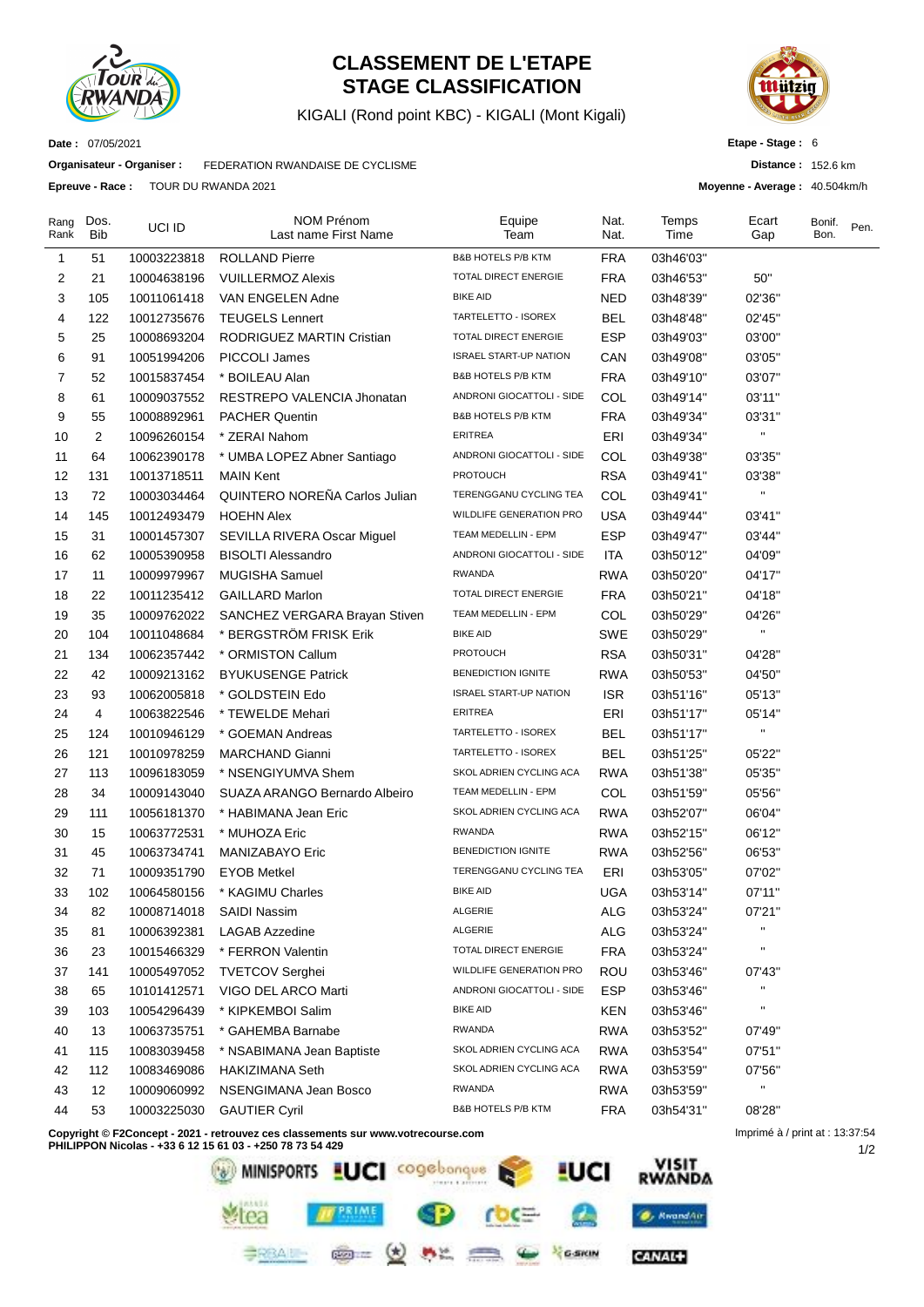| 45 | 24  | 10006045508 | <b>GENIEZ Alexandre</b>              | <b>TOTAL DIRECT ENERGIE</b>    | <b>FRA</b> | 03h54'31" | $\mathbf{H}$   |
|----|-----|-------------|--------------------------------------|--------------------------------|------------|-----------|----------------|
| 46 | 54  | 10003094684 | <b>HIVERT Jonathan</b>               | <b>B&amp;B HOTELS P/B KTM</b>  | <b>FRA</b> | 03h54'31" | $\mathbf{H}$   |
| 47 | 92  | 10008682995 | <b>SAGIV Guy</b>                     | <b>ISRAEL START-UP NATION</b>  | <b>ISR</b> | 03h54'53" | 08'50"         |
| 48 | 44  | 10065428605 | UWIDUHAYE -                          | <b>BENEDICTION IGNITE</b>      | <b>RWA</b> | 03h56'09" | 10'06"         |
| 49 | 85  | 10064460120 | * NEHARI Mohamed Amine               | ALGERIE                        | <b>ALG</b> | 03h57'21" | 11'18"         |
| 50 | 114 | 10015589193 | DUKUZUMUREMYI -                      | SKOL ADRIEN CYCLING ACA        | <b>RWA</b> | 03h57'50" | 11'47"         |
| 51 | 144 | 10011099208 | SALTZMAN Jason                       | <b>WILDLIFE GENERATION PRO</b> | <b>USA</b> | 03h59'43" | 13'40"         |
| 52 | 133 | 10010090004 | <b>BASSON Gustav</b>                 | <b>PROTOUCH</b>                | <b>RSA</b> | 03h59'43" | п.             |
| 53 | 101 | 10006675806 | <b>HOLLER Nikodemus</b>              | <b>BIKE AID</b>                | <b>GER</b> | 03h59'53" | 13'50"         |
| 54 | 142 | 10015547666 | MCGEOUGH Cormac                      | <b>WILDLIFE GENERATION PRO</b> | <b>IRL</b> | 04h00'36" | 14'33"         |
| 55 | 75  | 10005953861 | <b>OVECHKIN Artem</b>                | TERENGGANU CYCLING TEA         | <b>RUS</b> | 04h00'36" | $\mathbf{H}$   |
| 56 | 32  | 10009764648 | VARGAS ALZATE Walter Alejandro       | TEAM MEDELLIN - EPM            | <b>COL</b> | 04h01'01" | 14'58"         |
| 57 | 3   | 10096257427 | * WELDEMICAEL Sela                   | <b>ERITREA</b>                 | ERI        | 04h01'18" | 15'15"         |
| 58 | 14  | 10083466359 | * UHIRIWE Byiza Renus                | <b>RWANDA</b>                  | <b>RWA</b> | 04h02'09" | 16'06"         |
| 59 | 132 | 10007985003 | <b>BENEKE Calvin</b>                 | <b>PROTOUCH</b>                | <b>RSA</b> | 04h04'05" | 18'02"         |
| 60 | 95  | 10009498506 | <b>VAHTRA Norman</b>                 | <b>ISRAEL START-UP NATION</b>  | <b>EST</b> | 04h05'06" | 19'03"         |
| 61 | 123 | 10013892707 | DE DECKER Alfdan                     | TARTELETTO - ISOREX            | <b>BEL</b> | 04h05'06" | п.             |
| 62 | 94  | 10063397766 | * LAHAV Omer                         | <b>ISRAEL START-UP NATION</b>  | <b>ISR</b> | 04h05'25" | 19'22"         |
| 63 | 125 | 10008638741 | VAN BREUSSEGEM Elias                 | TARTELETTO - ISOREX            | <b>BEL</b> | 04h06'00" | 19'57"         |
| 64 | 33  | 10005878079 | <b>ROLDAN ORTIZ Weimar Alfonso</b>   | TEAM MEDELLIN - EPM            | COL        | 04h07'06" | 21'03"         |
| 65 | 74  | 10014871801 | <b>MOHD ZARIFF Muhamad Nur Aiman</b> | TERENGGANU CYCLING TEA         | MAS        | 04h08'03" | 22'00"         |
| 66 | 5   | 10076589968 | * GOYTOM Tomas                       | <b>ERITREA</b>                 | ERI        | 04h08'03" | $\mathbf{H}$   |
| 67 | 73  | 10008001369 | <b>GOH Choon Huat</b>                | TERENGGANU CYCLING TEA         | <b>SIN</b> | 04h08'42" | 22'39"         |
| 68 | 135 | 10017685104 | * NIGRINI Andries                    | <b>PROTOUCH</b>                | <b>RSA</b> | 04h08'42" | $\blacksquare$ |

**Aucun coureur hors-délai / No OTL**

**Nombre de partants : 68**

**NON PARTANTS - DN** S Dossard/Bib 63 - MUÑOZ GIRALDO Daniel - ANDRONI GIOCATTOLI - SIDERMEC - 10010985636 Numbers : 1

**Aucun abandon - No DNF**

**Juge à l'arrivée** KAYINAMURA Idée Patrick

**Copyright © F2Concept - 2021 - retrouvez ces classements sur www.votrecourse.com** Imprimé à / print at : 13:37:55**PHILIPPON Nicolas - +33 6 12 15 61 03 - +250 78 73 54 429** 2/2 VISIT<br>RWANDA

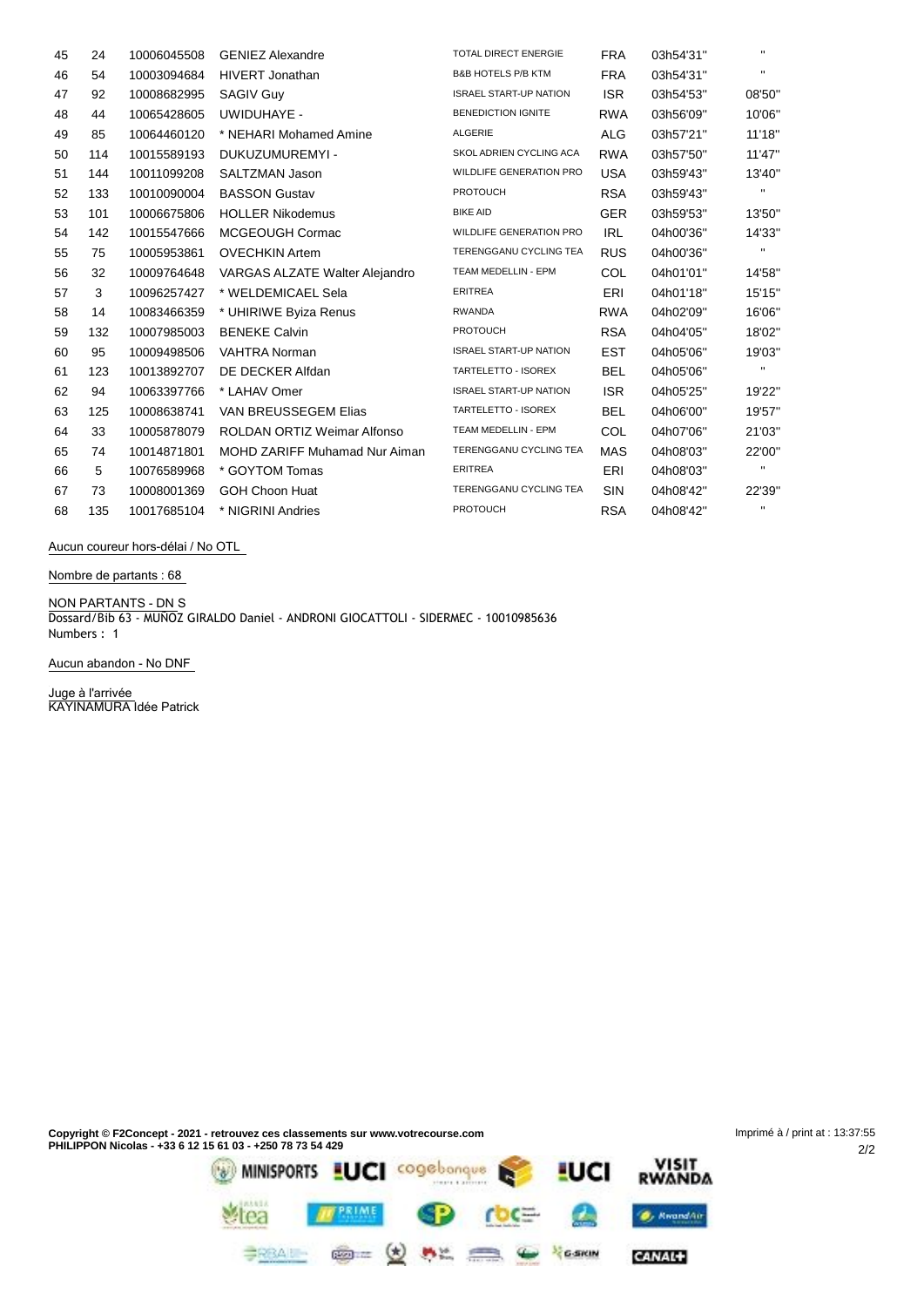

#### **CLASSEMENT GENERAL GENERAL CLASSIFICATION**

#### KIGALI (Rond point KBC) - KIGALI (Mont Kigali)



**Etape - Stage :** 6

**Distance :** 833.5 km

**Date :** 07/05/2021

**Organisateur - Organiser :** FEDERATION RWANDAISE DE CYCLISME

**Epreuve - Race :** TOUR DU RWANDA 2021

|                | L DI CUVC - NAVC.  | <b>I UUN DU NIVAIVUA ZUZ I</b> |                                           |                               |              | Moyenne - Average: 40.544km/h |              |
|----------------|--------------------|--------------------------------|-------------------------------------------|-------------------------------|--------------|-------------------------------|--------------|
| Rang<br>Rank   | Dos.<br><b>Bib</b> | UCI ID                         | <b>NOM Prénom</b><br>Last name First Name | Equipe<br>Team                | Nat.<br>Nat. | Temps<br>Time                 | Ecart<br>Gap |
| 1              | 25                 | 10008693204                    | <b>RODRIGUEZ MARTIN Cristian</b>          | TOTAL DIRECT ENERGIE          | <b>ESP</b>   | 20h38'10"                     |              |
| 2              | 91                 | 10051994206                    | PICCOLI James                             | <b>ISRAEL START-UP NATION</b> | CAN          | 20h38'17"                     | 07"          |
| 3              | 61                 | 10009037552                    | RESTREPO VALENCIA Jhonatan                | ANDRONI GIOCATTOLI - SIDERM   | COL          | 20h38'23"                     | 13"          |
| 4              | 55                 | 10008892961                    | <b>PACHER Quentin</b>                     | <b>B&amp;B HOTELS P/B KTM</b> | <b>FRA</b>   | 20h38'43"                     | 33"          |
| 5              | 52                 | 10015837454                    | * BOILEAU Alan                            | <b>B&amp;B HOTELS P/B KTM</b> | <b>FRA</b>   | 20h38'46"                     | 36"          |
| 6              | 145                | 10012493479                    | <b>HOEHN Alex</b>                         | WILDLIFE GENERATION PRO CY    | <b>USA</b>   | 20h38'53"                     | 43"          |
| $\overline{7}$ | 2                  | 10096260154                    | * ZERAI Nahom                             | <b>ERITREA</b>                | ERI          | 20h38'57"                     | 47"          |
| 8              | 31                 | 10001457307                    | SEVILLA RIVERA Oscar Miguel               | TEAM MEDELLIN - EPM           | <b>ESP</b>   | 20h39'01"                     | 51"          |
| 9              | 72                 | 10003034464                    | QUINTERO NOREÑA Carlos Julian             | TERENGGANU CYCLING TEAM       | COL          | 20h39'06"                     | 56"          |
| 10             | 21                 | 10004638196                    | <b>VUILLERMOZ Alexis</b>                  | TOTAL DIRECT ENERGIE          | <b>FRA</b>   | 20h39'10"                     | 01'00"       |
| 11             | 131                | 10013718511                    | <b>MAIN Kent</b>                          | <b>PROTOUCH</b>               | <b>RSA</b>   | 20h39'48"                     | 01'38"       |
| 12             | 35                 | 10009762022                    | SANCHEZ VERGARA Brayan Stiven             | TEAM MEDELLIN - EPM           | COL          | 20h39'54"                     | 01'44"       |
| 13             | 105                | 10011061418                    | VAN ENGELEN Adne                          | <b>BIKE AID</b>               | <b>NED</b>   | 20h40'51"                     | 02'41"       |
| 14             | 134                | 10062357442                    | * ORMISTON Callum                         | <b>PROTOUCH</b>               | <b>RSA</b>   | 20h41'11"                     | 03'01"       |
| 15             | 64                 | 10062390178                    | * UMBA LOPEZ Abner Santiago               | ANDRONI GIOCATTOLI - SIDERM   | COL          | 20h41'14"                     | 03'04"       |
| 16             | 121                | 10010978259                    | <b>MARCHAND Gianni</b>                    | TARTELETTO - ISOREX           | <b>BEL</b>   | 20h41'14"                     | $\mathbf{u}$ |
| 17             | 122                | 10012735676                    | <b>TEUGELS Lennert</b>                    | TARTELETTO - ISOREX           | <b>BEL</b>   | 20h41'18"                     | 03'08"       |
| 18             | 104                | 10011048684                    | * BERGSTRÖM FRISK Erik                    | <b>BIKE AID</b>               | SWE          | 20h41'26"                     | 03'16"       |
| 19             | 71                 | 10009351790                    | <b>EYOB Metkel</b>                        | TERENGGANU CYCLING TEAM       | ERI          | 20h42'10"                     | 04'00"       |
| 20             | 22                 | 10011235412                    | <b>GAILLARD Marlon</b>                    | <b>TOTAL DIRECT ENERGIE</b>   | <b>FRA</b>   | 20h43'54"                     | 05'44"       |
| 21             | 34                 | 10009143040                    | SUAZA ARANGO Bernardo Albeiro             | TEAM MEDELLIN - EPM           | COL          | 20h43'58"                     | 05'48"       |
| 22             | 4                  | 10063822546                    | * TEWELDE Mehari                          | <b>ERITREA</b>                | ERI          | 20h46'26"                     | 08'16"       |
| 23             | 51                 | 10003223818                    | <b>ROLLAND Pierre</b>                     | <b>B&amp;B HOTELS P/B KTM</b> | <b>FRA</b>   | 20h47'58"                     | 09'48"       |
| 24             | 15                 | 10063772531                    | * MUHOZA Eric                             | <b>RWANDA</b>                 | <b>RWA</b>   | 20h48'08"                     | 09'58"       |
| 25             | 81                 | 10006392381                    | <b>LAGAB Azzedine</b>                     | <b>ALGERIE</b>                | ALG          | 20h48'24"                     | 10'14"       |
| 26             | 54                 | 10003094684                    | <b>HIVERT Jonathan</b>                    | <b>B&amp;B HOTELS P/B KTM</b> | <b>FRA</b>   | 20h49'11"                     | 11'01"       |
| 27             | 23                 | 10015466329                    | * FERRON Valentin                         | TOTAL DIRECT ENERGIE          | <b>FRA</b>   | 20h50'06"                     | 11'56"       |
| 28             | 45                 | 10063734741                    | MANIZABAYO Eric                           | <b>BENEDICTION IGNITE</b>     | <b>RWA</b>   | 20h51'10"                     | 13'00"       |
| 29             | 12                 | 10009060992                    | NSENGIMANA Jean Bosco                     | <b>RWANDA</b>                 | <b>RWA</b>   | 20h51'10"                     | $\mathbf{u}$ |
| 30             | 62                 | 10005390958                    | <b>BISOLTI Alessandro</b>                 | ANDRONI GIOCATTOLI - SIDERM   | ITA          | 20h51'27"                     | 13'17"       |
| 31             | 113                | 10096183059                    | * NSENGIYUMVA Shem                        | SKOL ADRIEN CYCLING ACADEM    | <b>RWA</b>   | 20h52'30"                     | 14'20"       |
| 32             | 124                | 10010946129                    | * GOEMAN Andreas                          | TARTELETTO - ISOREX           | <b>BEL</b>   | 20h52'38"                     | 14'28"       |
| 33             | 102                | 10064580156                    | * KAGIMU Charles                          | <b>BIKE AID</b>               | <b>UGA</b>   | 20h53'10"                     | 15'00"       |
| 34             | 11                 | 10009979967                    | MUGISHA Samuel                            | <b>RWANDA</b>                 | <b>RWA</b>   | 20h53'38"                     | 15'28"       |
| 35             | 103                | 10054296439                    | * KIPKEMBOI Salim                         | <b>BIKE AID</b>               | <b>KEN</b>   | 20h54'20"                     | 16'10"       |
| 36             | 3                  | 10096257427                    | * WELDEMICAEL Sela                        | ERITREA                       | ERI          | 20h54'28"                     | 16'18"       |
| 37             | 13                 | 10063735751                    | * GAHEMBA Barnabe                         | <b>RWANDA</b>                 | <b>RWA</b>   | 20h55'06"                     | 16'56"       |
| 38             | 75                 | 10005953861                    | <b>OVECHKIN Artem</b>                     | TERENGGANU CYCLING TEAM       | <b>RUS</b>   | 20h55'31"                     | 17'21"       |
| 39             | 141                | 10005497052                    | <b>TVETCOV Serghei</b>                    | WILDLIFE GENERATION PRO CY    | ROU          | 20h57'18"                     | 19'08"       |
| 40             | 111                | 10056181370                    | * HABIMANA Jean Eric                      | SKOL ADRIEN CYCLING ACADEM    | <b>RWA</b>   | 20h57'41"                     | 19'31"       |
| 41             | 93                 | 10062005818                    | * GOLDSTEIN Edo                           | <b>ISRAEL START-UP NATION</b> | <b>ISR</b>   | 20h58'23"                     | 20'13"       |
| 42             | 53                 | 10003225030                    | <b>GAUTIER Cyril</b>                      | <b>B&amp;B HOTELS P/B KTM</b> | <b>FRA</b>   | 21h00'15"                     | 22'05"       |
| 43             | 33                 | 10005878079                    | ROLDAN ORTIZ Weimar Alfonso               | TEAM MEDELLIN - EPM           | COL          | 21h01'29"                     | 23'19"       |
|                |                    |                                |                                           |                               |              |                               |              |

**Copyright © F2Concept - 2021 - retrouvez ces classements sur www.votrecourse.com**



1/2 Imprimé à / print at : 13:38:24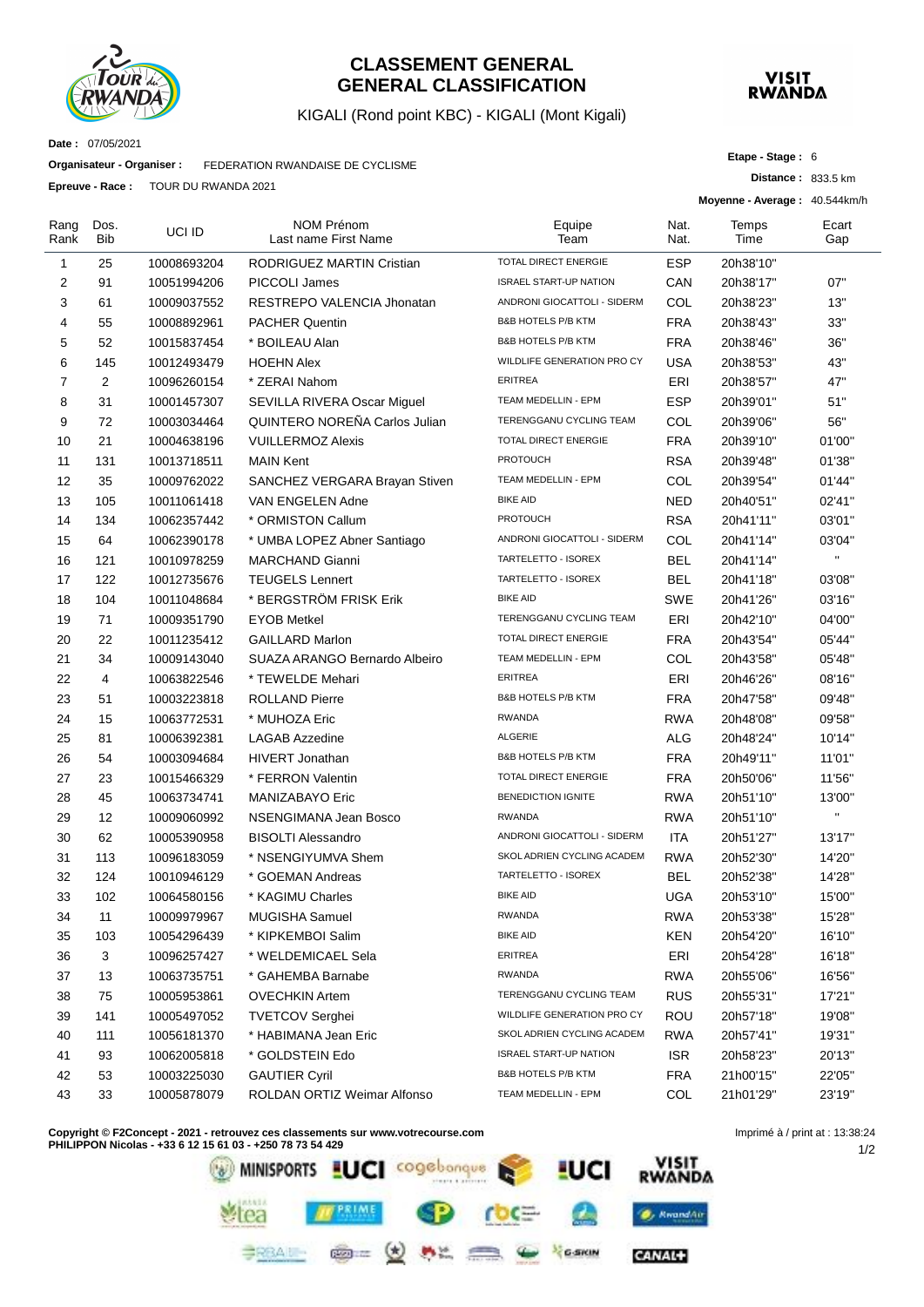| 44 | 112 | 10083469086 | <b>HAKIZIMANA Seth</b>               | SKOL ADRIEN CYCLING ACADEM    | <b>RWA</b> | 21h01'36" | 23'26"    |
|----|-----|-------------|--------------------------------------|-------------------------------|------------|-----------|-----------|
| 45 | 115 | 10083039458 | * NSABIMANA Jean Baptiste            | SKOL ADRIEN CYCLING ACADEM    | <b>RWA</b> | 21h01'48" | 23'38"    |
| 46 | 24  | 10006045508 | <b>GENIEZ Alexandre</b>              | <b>TOTAL DIRECT ENERGIE</b>   | <b>FRA</b> | 21h02'37" | 24'27"    |
| 47 | 144 | 10011099208 | <b>SALTZMAN Jason</b>                | WILDLIFE GENERATION PRO CY    | <b>USA</b> | 21h03'37" | 25'27"    |
| 48 | 92  | 10008682995 | <b>SAGIV Guy</b>                     | <b>ISRAEL START-UP NATION</b> | <b>ISR</b> | 21h07'21" | 29'11"    |
| 49 | 114 | 10015589193 | DUKUZUMUREMYI -                      | SKOL ADRIEN CYCLING ACADEM    | <b>RWA</b> | 21h07'46" | 29'36"    |
| 50 | 32  | 10009764648 | VARGAS ALZATE Walter Alejandro       | TEAM MEDELLIN - EPM           | COL        | 21h10'27" | 32'17"    |
| 51 | 5   | 10076589968 | * GOYTOM Tomas                       | <b>ERITREA</b>                | ERI        | 21h11'57" | 33'47"    |
| 52 | 65  | 10101412571 | VIGO DEL ARCO Marti                  | ANDRONI GIOCATTOLI - SIDERM   | <b>ESP</b> | 21h12'17" | 34'07"    |
| 53 | 42  | 10009213162 | <b>BYUKUSENGE Patrick</b>            | <b>BENEDICTION IGNITE</b>     | <b>RWA</b> | 21h13'06" | 34'56"    |
| 54 | 74  | 10014871801 | <b>MOHD ZARIFF Muhamad Nur Aiman</b> | TERENGGANU CYCLING TEAM       | <b>MAS</b> | 21h15'07" | 36'57"    |
| 55 | 82  | 10008714018 | SAIDI Nassim                         | ALGERIE                       | <b>ALG</b> | 21h16'32" | 38'22"    |
| 56 | 94  | 10063397766 | * LAHAV Omer                         | <b>ISRAEL START-UP NATION</b> | <b>ISR</b> | 21h18'08" | 39'58"    |
| 57 | 73  | 10008001369 | <b>GOH Choon Huat</b>                | TERENGGANU CYCLING TEAM       | <b>SIN</b> | 21h18'46" | 40'36"    |
| 58 | 125 | 10008638741 | VAN BREUSSEGEM Elias                 | TARTELETTO - ISOREX           | <b>BEL</b> | 21h18'59" | 40'49"    |
| 59 | 44  | 10065428605 | UWIDUHAYE -                          | <b>BENEDICTION IGNITE</b>     | <b>RWA</b> | 21h20'40" | 42'30"    |
| 60 | 142 | 10015547666 | MCGEOUGH Cormac                      | WILDLIFE GENERATION PRO CY    | <b>IRL</b> | 21h20'41" | 42'31"    |
| 61 | 133 | 10010090004 | <b>BASSON Gustav</b>                 | <b>PROTOUCH</b>               | <b>RSA</b> | 21h20'47" | 42'37"    |
| 62 | 101 | 10006675806 | <b>HOLLER Nikodemus</b>              | <b>BIKE AID</b>               | <b>GER</b> | 21h21'30" | 43'20"    |
| 63 | 135 | 10017685104 | * NIGRINI Andries                    | <b>PROTOUCH</b>               | <b>RSA</b> | 21h22'06" | 43'56"    |
| 64 | 123 | 10013892707 | DE DECKER Alfdan                     | TARTELETTO - ISOREX           | <b>BEL</b> | 21h27'55" | 49'45"    |
| 65 | 85  | 10064460120 | * NEHARI Mohamed Amine               | <b>ALGERIE</b>                | <b>ALG</b> | 21h33'26" | 55'16"    |
| 66 | 95  | 10009498506 | <b>VAHTRA Norman</b>                 | <b>ISRAEL START-UP NATION</b> | <b>EST</b> | 21h34'10" | 56'00"    |
| 67 | 132 | 10007985003 | <b>BENEKE Calvin</b>                 | <b>PROTOUCH</b>               | <b>RSA</b> | 21h37'28" | 59'18"    |
| 68 | 14  | 10083466359 | * UHIRIWE Byiza Renus                | <b>RWANDA</b>                 | <b>RWA</b> | 21h39'12" | 01h01'02' |
|    |     |             |                                      |                               |            |           |           |

CANAL+

**BRAIN @= (d) AL CO & Yearn**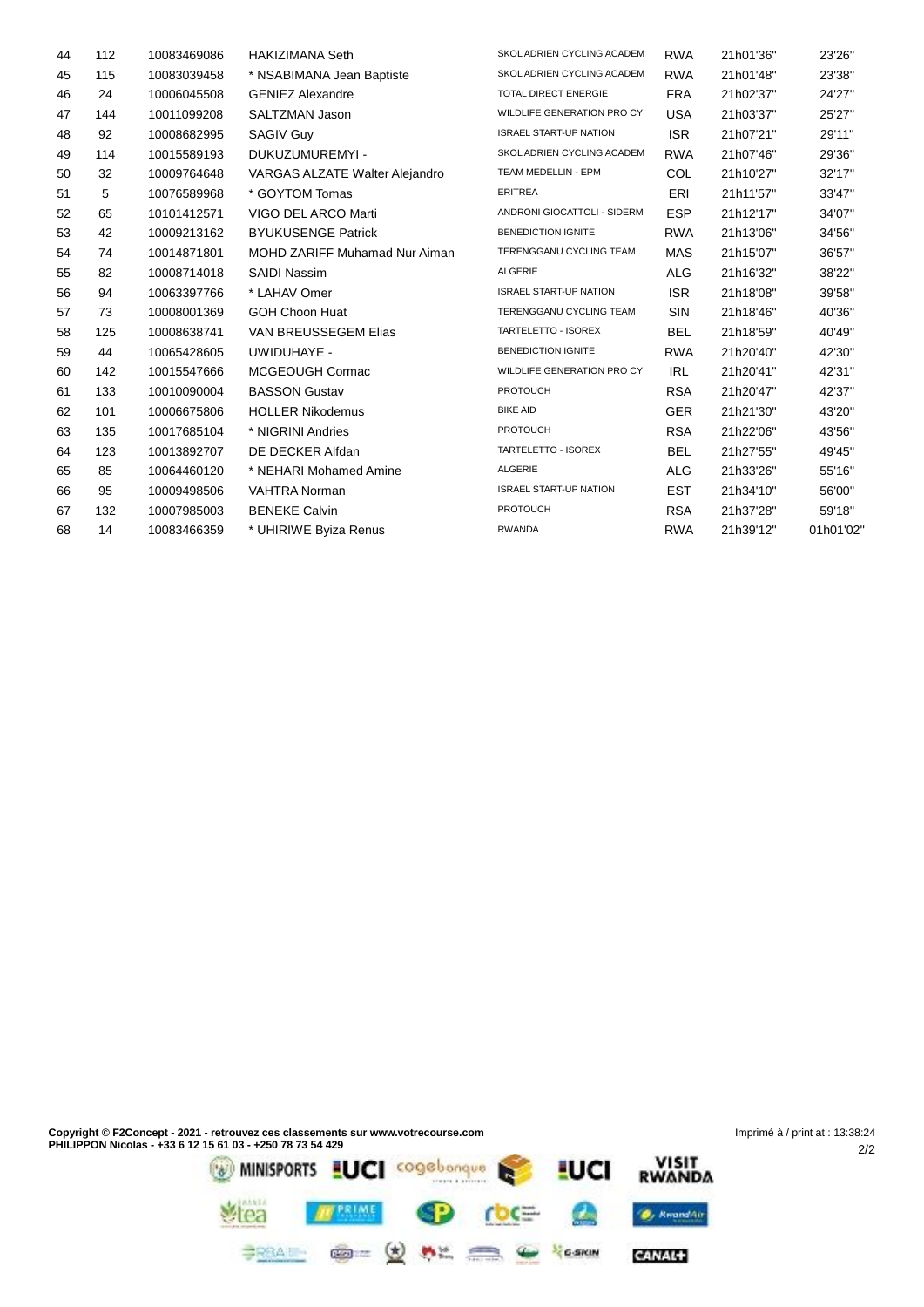

### **MEILLEUR GRIMPEUR MOUNTAIN CLASSIFICATION**



KIGALI (Rond point KBC) - KIGALI (Mont Kigali)

#### FEDERATION RWANDAISE DE CYCLISME **Organisateur - Organiser :**

**Epreuve - Race : TOUR DU RWANDA 2021** 

#### **Classement de l'étape - Stage classification Classement général - General classification**

| Rg           | Dos.       | Nom Prénom                                  | Nat.       | Equipe     | Pts | Bon. |                | Rg        | Dos.       | Nom Prénom             |
|--------------|------------|---------------------------------------------|------------|------------|-----|------|----------------|-----------|------------|------------------------|
| <b>Rk</b>    | <b>Bib</b> | Last name First name                        |            | Team       |     |      |                | <b>Rk</b> | <b>Bib</b> | Last name First na     |
|              |            | km 51.7 - Sommet MG1 (Gicumbi)              |            |            |     |      | 1              |           | 122        | <b>TEUGELS Lenner</b>  |
| 1            | 122        | <b>TEUGELS Lennert</b>                      | <b>BEL</b> | <b>TIS</b> | 10  |      | $\overline{2}$ |           | 51         | <b>ROLLAND Pierre</b>  |
| 2            | 105        | VAN ENGELEN Adne                            | <b>NED</b> | <b>BAI</b> | 6   |      | 3              |           | 45         | MANIZABAYO Eri         |
| 3            | 21         | <b>VUILLERMOZ Alexis</b>                    | <b>FRA</b> | <b>TDE</b> | 3   |      | 4              |           | 72         | <b>QUINTERO NORE</b>   |
| 4            | 51         | <b>ROLLAND Pierre</b>                       | <b>FRA</b> | <b>BBK</b> | 1   |      | 5              |           | 5          | <b>GOYTOM Tomas</b>    |
|              |            |                                             |            |            |     |      | 6              |           | 21         | <b>VUILLERMOZ Ale</b>  |
|              |            | km 121.1 - Sommet MG1 (Gako)                |            |            |     |      | $\overline{7}$ |           | 12         | <b>NSENGIMANA Je</b>   |
| $\mathbf{1}$ | 51         | <b>ROLLAND Pierre</b>                       | <b>FRA</b> | <b>BBK</b> | 10  |      | 8              |           | 42         | <b>BYUKUSENGE Pa</b>   |
| 2            | 122        | <b>TEUGELS Lennert</b>                      | <b>BEL</b> | <b>TIS</b> | 6   |      | 9              |           | 105        | VAN ENGELEN A          |
| 3            | 105        | VAN ENGELEN Adne                            | <b>NED</b> | <b>BAI</b> | 3   |      | 10             |           | 52         | <b>BOILEAU Alan</b>    |
| 4            | 21         | <b>VUILLERMOZ Alexis</b>                    | <b>FRA</b> | <b>TDE</b> | 1   |      | 11             |           | 131        | <b>MAIN Kent</b>       |
|              |            |                                             |            |            |     |      | 12             |           | 23         | <b>FERRON Valentin</b> |
|              |            | km 152.6 - Sommet HC (Mont Kigali) - Finish |            |            |     |      | 13             |           | 31         | <b>SEVILLA RIVERA</b>  |
| $\mathbf{1}$ | 51         | <b>ROLLAND Pierre</b>                       | <b>FRA</b> | <b>BBK</b> | 15  |      | 14             |           | 53         | <b>GAUTIER Cyril</b>   |
| 2            | 21         | <b>VUILLERMOZ Alexis</b>                    | <b>FRA</b> | <b>TDE</b> | 10  |      | 15             |           | 74         | <b>MOHD ZARIFF M</b>   |
| 3            | 105        | VAN ENGELEN Adne                            | <b>NED</b> | BAI        | 6   |      | 16             |           | 101        | <b>HOLLER Nikodem</b>  |
| 4            | 122        | <b>TEUGELS Lennert</b>                      | <b>BEL</b> | <b>TIS</b> | 3   |      | 17             |           | 4          | <b>TEWELDE Mehari</b>  |
| 5            | 25         | <b>RODRIGUEZ MARTIN Cristian</b>            | <b>ESP</b> | <b>TDE</b> | 1   |      | 18             |           | 25         | <b>RODRIGUEZ MAR</b>   |
|              |            |                                             |            |            |     |      |                |           |            |                        |

**Etape - Stage :** 6

| Nom Prénom<br>Last name First name | Nat.       | Equipe<br>Team | Pts | Bon. | Rq<br><b>Rk</b> | Dos.<br><b>Bib</b> | Nom Prénom<br>Last name First name   | UCI ID      | Equipe<br>Team | Pts |
|------------------------------------|------------|----------------|-----|------|-----------------|--------------------|--------------------------------------|-------------|----------------|-----|
| ommet MG1 (Gicumbi)                |            |                |     |      | 1               | 122                | <b>TEUGELS Lennert</b>               | 10012735676 | <b>TIS</b>     | 54  |
| <b>TEUGELS Lennert</b>             | <b>BEL</b> | <b>TIS</b>     | 10  |      | 2               | 51                 | <b>ROLLAND Pierre</b>                | 10003223818 | <b>BBK</b>     | 32  |
| VAN ENGELEN Adne                   | <b>NED</b> | BAI            | 6   |      | 3               | 45                 | MANIZABAYO Eric                      | 10063734741 | <b>BIG</b>     | 26  |
| <b>VUILLERMOZ Alexis</b>           | <b>FRA</b> | <b>TDE</b>     | 3   |      | 4               | 72                 | QUINTERO NOREÑA Carlos Julian        | 10003034464 | <b>TSG</b>     | 20  |
| <b>ROLLAND Pierre</b>              | <b>FRA</b> | <b>BBK</b>     | 1   |      | 5               | 5                  | <b>GOYTOM Tomas</b>                  | 10076589968 | ERI            | 19  |
|                                    |            |                |     |      | 6               | 21                 | <b>VUILLERMOZ Alexis</b>             | 10004638196 | <b>TDE</b>     | 18  |
| Sommet MG1 (Gako)                  |            |                |     |      | 7               | 12                 | NSENGIMANA Jean Bosco                | 10009060992 | <b>RWA</b>     | 15  |
| <b>ROLLAND Pierre</b>              | <b>FRA</b> | <b>BBK</b>     | 10  |      | 8               | 42                 | <b>BYUKUSENGE Patrick</b>            | 10009213162 | <b>BIG</b>     | 15  |
| <b>TEUGELS Lennert</b>             | <b>BEL</b> | <b>TIS</b>     | 6   |      | 9               | 105                | VAN ENGELEN Adne                     | 10011061418 | BAI            | 15  |
| VAN ENGELEN Adne                   | <b>NED</b> | BAI            | 3   |      | 10              | 52                 | <b>BOILEAU Alan</b>                  | 10015837454 | <b>BBK</b>     | 11  |
| <b>VUILLERMOZ Alexis</b>           | <b>FRA</b> | <b>TDE</b>     | 1   |      | 11              | 131                | <b>MAIN Kent</b>                     | 10013718511 | <b>PRO</b>     | 11  |
|                                    |            |                |     |      | 12              | 23                 | <b>FERRON Valentin</b>               | 10015466329 | <b>TDE</b>     | 6   |
| Sommet HC (Mont Kigali) - Finish   |            |                |     |      | 13              | 31                 | SEVILLA RIVERA Oscar Miquel          | 10001457307 | <b>MED</b>     | 6   |
| <b>ROLLAND Pierre</b>              | <b>FRA</b> | <b>BBK</b>     | 15  |      | 14              | 53                 | <b>GAUTIER Cyril</b>                 | 10003225030 | <b>BBK</b>     | 5   |
| <b>VUILLERMOZ Alexis</b>           | <b>FRA</b> | <b>TDE</b>     | 10  |      | 15              | 74                 | <b>MOHD ZARIFF Muhamad Nur Aiman</b> | 10014871801 | <b>TSG</b>     | 3   |
| VAN ENGELEN Adne                   | <b>NED</b> | BAI            | 6   |      | 16              | 101                | <b>HOLLER Nikodemus</b>              | 10006675806 | <b>BAI</b>     | 3   |
| <b>TEUGELS Lennert</b>             | <b>BEL</b> | <b>TIS</b>     | 3   |      | 17              | 4                  | <b>TEWELDE Mehari</b>                | 10063822546 | ERI            | 3   |
| RODRIGUEZ MARTIN Cristian          | <b>ESP</b> | <b>TDE</b>     | 1   |      | 18              | 25                 | <b>RODRIGUEZ MARTIN Cristian</b>     | 10008693204 | <b>TDE</b>     | 1   |
|                                    |            |                |     |      | 19              | 71                 | <b>EYOB Metkel</b>                   | 10009351790 | <b>TSG</b>     | 1   |
|                                    |            |                |     |      | 20              | 34                 | SUAZA ARANGO Bernardo Albeiro        | 10009143040 | <b>MED</b>     | 1   |
|                                    |            |                |     |      | 21              | 124                | <b>GOEMAN Andreas</b>                | 10010946129 | <b>TIS</b>     | 1   |
|                                    |            |                |     |      |                 |                    |                                      |             |                |     |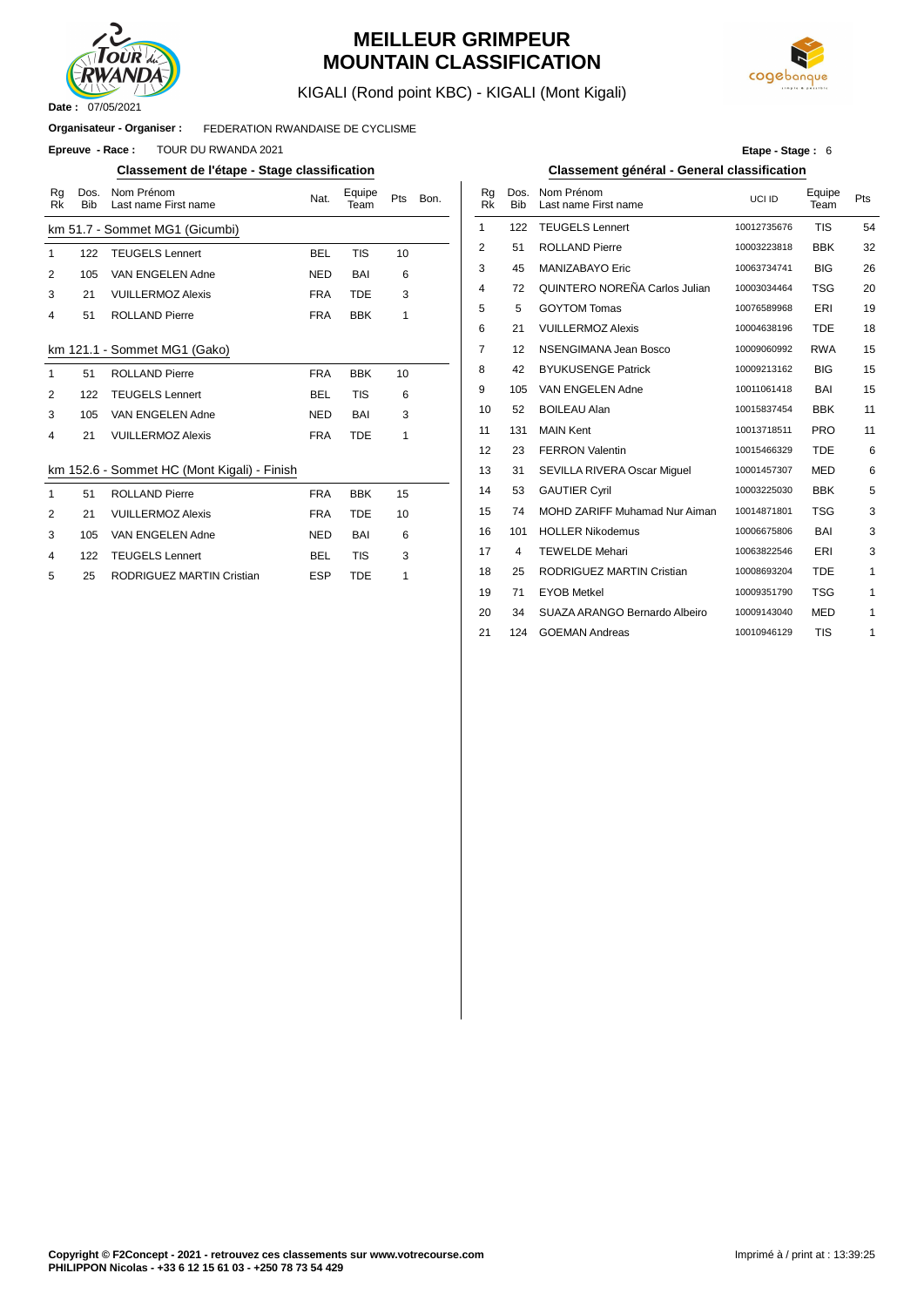

### **CLASSEMENT DES SPRINTS SPRINTS CLASSIFICATION**

KIGALI (Rond point KBC) - KIGALI (Mont Kigali)



**Etape - Stage :** 6

**Organisateur - Organiser :** FEDERATION RWANDAISE DE CYCLISME

**Epreuve - Race :** TOUR DU RWANDA 2021

#### **Classement de l'étape - Stage classification Classement général - General classification**

| Rq | Dos. | Nom Prénom                                        | Nat.       | Equipe     | Pts | Bon.        | Ra<br>Rk       | Dos.<br><b>Bib</b>            | Nom Prénom<br>Last name First name | N° licence UCI<br><b>UCI Code</b> | Equipe<br>Team | Pts |
|----|------|---------------------------------------------------|------------|------------|-----|-------------|----------------|-------------------------------|------------------------------------|-----------------------------------|----------------|-----|
|    |      | km 26.4 - SPRINT SP - Gaseke                      |            |            |     |             |                | 122                           | <b>TEUGELS Lennert</b>             |                                   | <b>TIS</b>     | 26  |
|    | 5    | <b>GOYTOM Tomas</b>                               | ERI        | ERI        | 4   | $\mathbf 0$ | 2              | 5                             | <b>GOYTOM Tomas</b>                |                                   | ERI            | 12  |
| 2  | 122  | <b>TEUGELS Lennert</b>                            | <b>BEL</b> | TIS        | 2   | $\mathbf 0$ | 3              | 124                           | <b>GOEMAN Andreas</b>              |                                   | <b>TIS</b>     | ε   |
| 3  | 54   | <b>HIVERT Jonathan</b>                            | <b>FRA</b> | <b>BBK</b> |     | 0           | 4              | 34                            | SUAZA ARANGO Bernardo Albeiro      |                                   | <b>MED</b>     | 6   |
|    |      |                                                   |            |            |     |             | 5              | 33                            | <b>ROLDAN ORTIZ Weimar Alfonso</b> |                                   | <b>MED</b>     | 5   |
|    |      | km 100.9 - SPRINT SP - station SP de Nyirangarama |            |            |     |             | 6              | 51                            | <b>ROLLAND Pierre</b>              |                                   | <b>BBK</b>     |     |
|    | 51   | <b>ROLLAND Pierre</b>                             | <b>FRA</b> | <b>BBK</b> | 4   | $\Omega$    |                | 45                            | MANIZABAYO Eric                    |                                   | <b>BIG</b>     |     |
| 2  | 122  | <b>TEUGELS Lennert</b>                            | <b>BEL</b> | <b>TIS</b> | 2   | 0           | 8              | 101                           | <b>HOLLER Nikodemus</b>            |                                   | BAI            |     |
| 3  | 33   | ROLDAN ORTIZ Weimar Alfonso                       | COL        | <b>MED</b> |     | 0           | 9              | 4                             | <b>TEWELDE Mehari</b>              |                                   | ERI            | 2   |
|    |      |                                                   |            |            |     |             | 10             | 53                            | <b>GAUTIER Cyril</b>               |                                   | <b>BBK</b>     | 2   |
|    |      |                                                   |            |            |     |             | $\overline{A}$ | $\overline{ }$ $\overline{ }$ | $M \cap H \cap T$                  |                                   | $T^{\wedge}$   |     |

| Nat.       | Equipe     | Pts            | Bon.        | Rq<br><b>Rk</b> | Dos.<br><b>Bib</b> | Nom Prénom<br>Last name First name | N° licence UCI<br><b>UCI Code</b> | Equipe<br>Team | Pts            |
|------------|------------|----------------|-------------|-----------------|--------------------|------------------------------------|-----------------------------------|----------------|----------------|
|            |            |                |             | 1               | 122                | <b>TEUGELS Lennert</b>             |                                   | <b>TIS</b>     | 26             |
| ERI        | ERI        | $\overline{4}$ | $\Omega$    | $\overline{2}$  | 5                  | <b>GOYTOM Tomas</b>                |                                   | ERI            | 12             |
| <b>BEL</b> | <b>TIS</b> | 2              | 0           | 3               | 124                | <b>GOEMAN Andreas</b>              |                                   | <b>TIS</b>     | 8              |
| FRA        | <b>BBK</b> | 1              | $\Omega$    | 4               | 34                 | SUAZA ARANGO Bernardo Albeiro      |                                   | <b>MED</b>     | 6              |
|            |            |                |             | 5               | 33                 | ROLDAN ORTIZ Weimar Alfonso        |                                   | <b>MED</b>     | 5              |
| arama      |            |                |             | 6               | 51                 | <b>ROLLAND Pierre</b>              |                                   | <b>BBK</b>     | 4              |
| FRA        | <b>BBK</b> | $\overline{4}$ | $\Omega$    | $\overline{7}$  | 45                 | MANIZABAYO Eric                    |                                   | <b>BIG</b>     | 4              |
| BEL        | <b>TIS</b> | 2              | $\mathbf 0$ | 8               | 101                | <b>HOLLER Nikodemus</b>            |                                   | BAI            | $\overline{4}$ |
| COL        | <b>MED</b> | 1              | 0           | 9               | 4                  | <b>TEWELDE Mehari</b>              |                                   | ERI            | 2              |
|            |            |                |             | 10              | 53                 | <b>GAUTIER Cyril</b>               |                                   | <b>BBK</b>     | $\overline{2}$ |
|            |            |                |             | 11              | 74                 | MOHD ZARIFF Muhamad Nur Aiman      |                                   | <b>TSG</b>     | 2              |
|            |            |                |             | 12              | 12                 | NSENGIMANA Jean Bosco              |                                   | <b>RWA</b>     | $\overline{2}$ |
|            |            |                |             | 13              | 125                | VAN BREUSSEGEM Elias               |                                   | <b>TIS</b>     | $\overline{2}$ |
|            |            |                |             | 14              | 54                 | <b>HIVERT Jonathan</b>             |                                   | <b>BBK</b>     | 1              |
|            |            |                |             | 15              | 112                | <b>HAKIZIMANA Seth</b>             |                                   | <b>SAC</b>     | 1              |
|            |            |                |             | 16              | 92                 | <b>SAGIV Guy</b>                   |                                   | <b>ISN</b>     | 1              |
|            |            |                |             | 17              | 42                 | <b>BYUKUSENGE Patrick</b>          |                                   | <b>BIG</b>     | 1              |
|            |            |                |             | 18              | 95                 | <b>VAHTRA Norman</b>               |                                   | <b>ISN</b>     | 1              |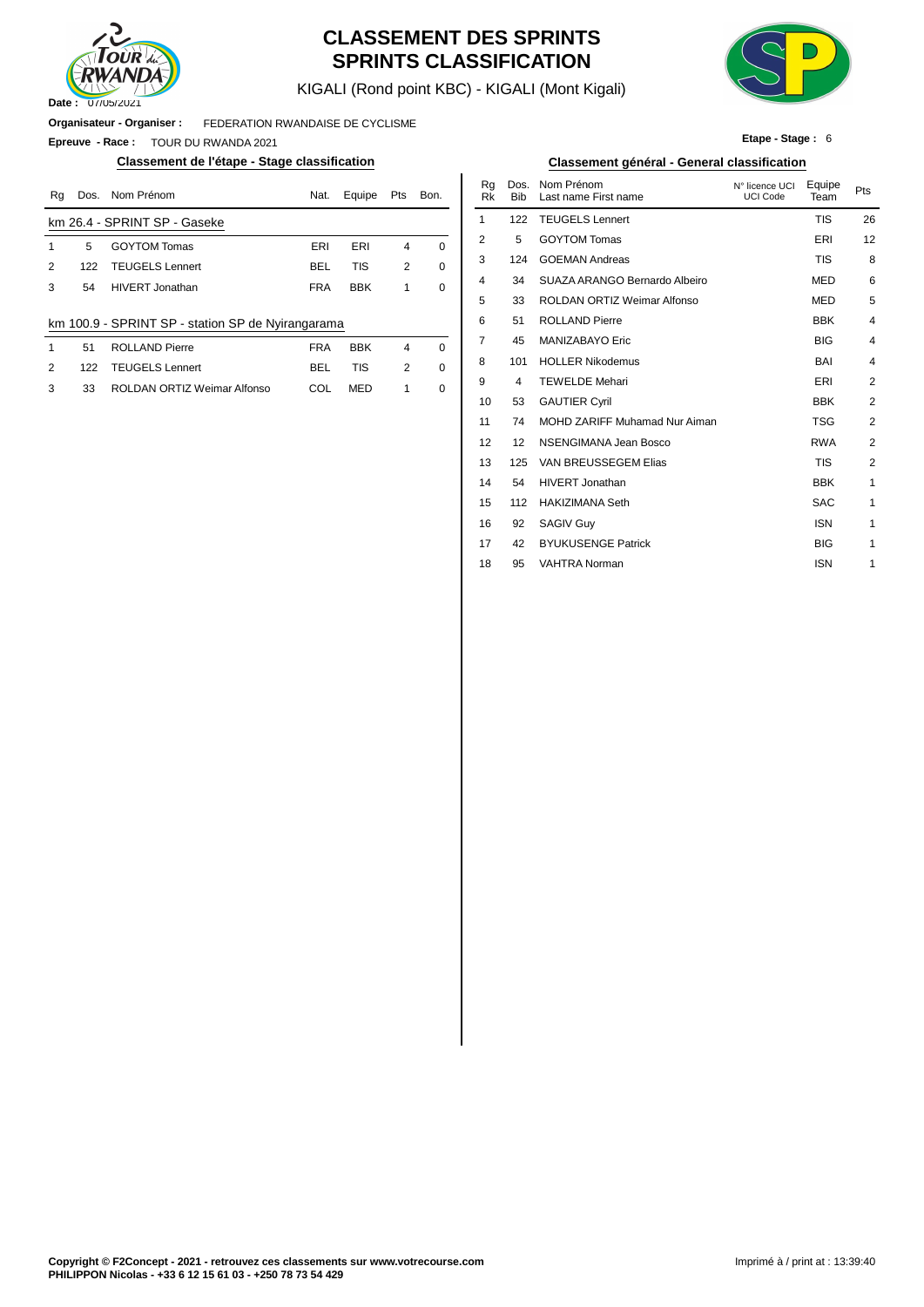

#### KIGALI (Rond point KBC) - KIGALI (Mont Kigali) **CLASSEMENT GENERAL DES JEUNES BEST YOUNG GENERAL CLASSIFICATION**



#### **Etape - Stage :** 6

**Distance :** 833.5 km

1/1

| Organisateur - Organiser : | FEDERATION RWANDAISE DE CYCLISME |
|----------------------------|----------------------------------|

**Epreuve - Race :** TOUR DU RWANDA 2021

|              |                    | <b>Epreuve - Race :</b> IOUR DU RWANDA 2021 |                               |             |                      |              |
|--------------|--------------------|---------------------------------------------|-------------------------------|-------------|----------------------|--------------|
| Rang<br>Rank | Dos.<br><b>Bib</b> | <b>NOM Prénom</b><br>Last name First Name   | Equipe<br>Team                | UCI ID      | <b>Temps</b><br>Time | Ecart<br>Gap |
| 1            | 52                 | <b>BOILEAU Alan</b>                         | <b>B&amp;B HOTELS P/B KTM</b> | 10015837454 | 20h38'46"            |              |
| 2            | 2                  | <b>ZERAI Nahom</b>                          | <b>ERITREA</b>                | 10096260154 | 20h38'57"            | 11"          |
| 3            | 134                | <b>ORMISTON Callum</b>                      | <b>PROTOUCH</b>               | 10062357442 | 20h41'11"            | 02'25"       |
| 4            | 64                 | UMBA LOPEZ Abner Santiago                   | ANDRONI GIOCATTOLI - SIDERMEC | 10062390178 | 20h41'14"            | 02'28"       |
| 5            | 104                | <b>BERGSTRÖM FRISK Erik</b>                 | <b>BIKE AID</b>               | 10011048684 | 20h41'26"            | 02'40"       |
| 6            | 4                  | <b>TEWELDE Mehari</b>                       | <b>ERITREA</b>                | 10063822546 | 20h46'26"            | 07'40"       |
| 7            | 15                 | <b>MUHOZA Eric</b>                          | <b>RWANDA</b>                 | 10063772531 | 20h48'08"            | 09'22"       |
| 8            | 23                 | <b>FERRON Valentin</b>                      | <b>TOTAL DIRECT ENERGIE</b>   | 10015466329 | 20h50'06"            | 11'20"       |
| 9            | 113                | NSENGIYUMVA Shem                            | SKOL ADRIEN CYCLING ACADEMY   | 10096183059 | 20h52'30"            | 13'44"       |
| 10           | 124                | <b>GOEMAN Andreas</b>                       | <b>TARTELETTO - ISOREX</b>    | 10010946129 | 20h52'38"            | 13'52"       |
| 11           | 102                | <b>KAGIMU Charles</b>                       | <b>BIKE AID</b>               | 10064580156 | 20h53'10"            | 14'24"       |
| 12           | 103                | <b>KIPKEMBOI Salim</b>                      | <b>BIKE AID</b>               | 10054296439 | 20h54'20"            | 15'34"       |
| 13           | 3                  | <b>WELDEMICAEL Sela</b>                     | <b>ERITREA</b>                | 10096257427 | 20h54'28"            | 15'42"       |
| 14           | 13                 | <b>GAHEMBA Barnabe</b>                      | <b>RWANDA</b>                 | 10063735751 | 20h55'06"            | 16'20"       |
| 15           | 111                | <b>HABIMANA Jean Eric</b>                   | SKOL ADRIEN CYCLING ACADEMY   | 10056181370 | 20h57'41"            | 18'55"       |
| 16           | 93                 | <b>GOLDSTEIN Edo</b>                        | <b>ISRAEL START-UP NATION</b> | 10062005818 | 20h58'23"            | 19'37"       |
| 17           | 115                | NSABIMANA Jean Baptiste                     | SKOL ADRIEN CYCLING ACADEMY   | 10083039458 | 21h01'48"            | 23'02"       |
| 18           | 5                  | <b>GOYTOM Tomas</b>                         | <b>ERITREA</b>                | 10076589968 | 21h11'57"            | 33'11"       |
| 19           | 94                 | <b>LAHAV Omer</b>                           | <b>ISRAEL START-UP NATION</b> | 10063397766 | 21h18'08"            | 39'22"       |
| 20           | 135                | <b>NIGRINI Andries</b>                      | <b>PROTOUCH</b>               | 10017685104 | 21h22'06"            | 43'20"       |
| 21           | 85                 | <b>NEHARI Mohamed Amine</b>                 | <b>ALGERIE</b>                | 10064460120 | 21h33'26"            | 54'40"       |
| 22           | 14                 | <b>UHIRIWE Byiza Renus</b>                  | <b>RWANDA</b>                 | 10083466359 | 21h39'12"            | 01h00'26"    |
|              |                    |                                             |                               |             |                      |              |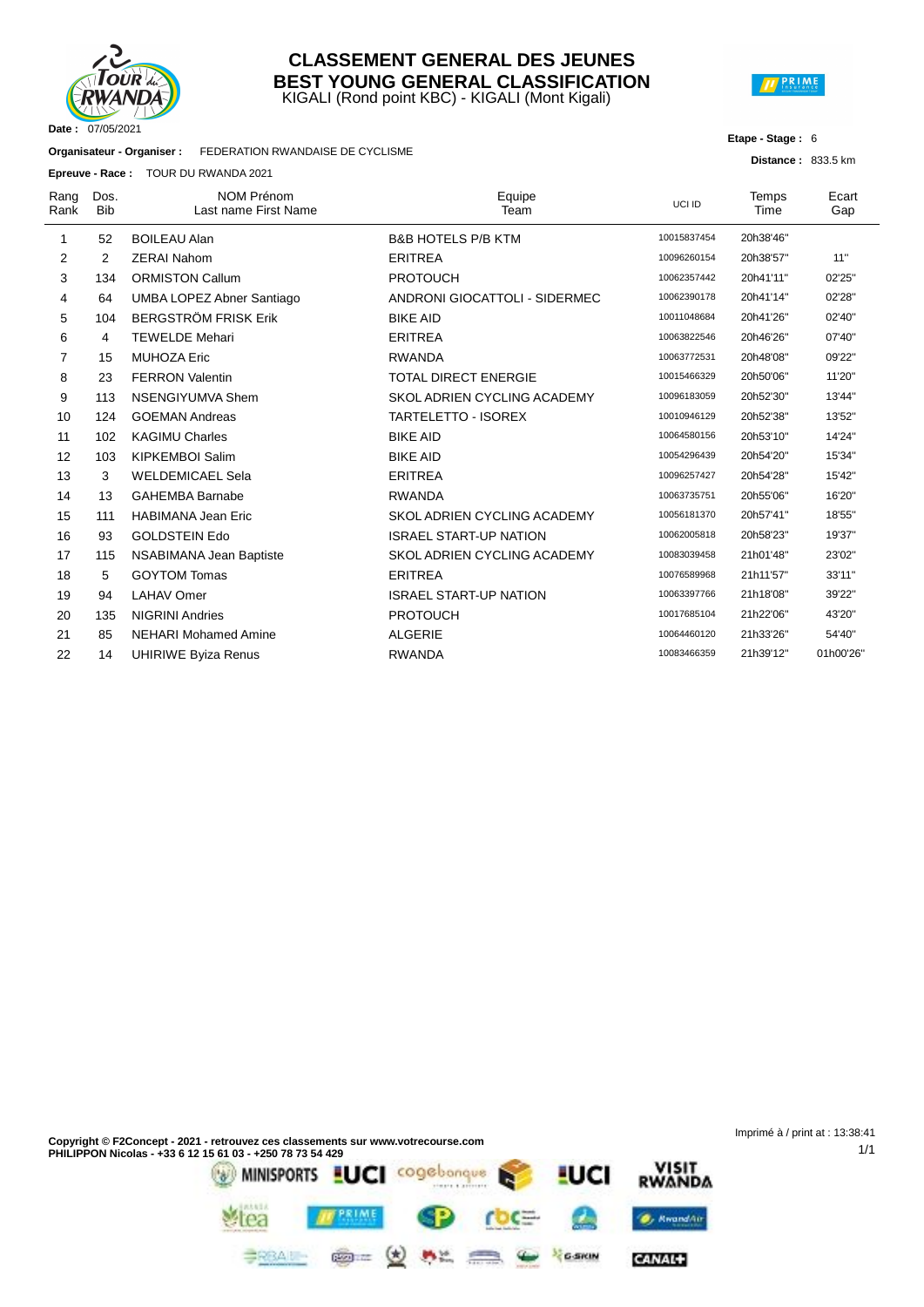



## **CLASSIFICATION OF THE BEST AFRICAN RIDERS STAGE 6**

| <b>RANK BIB</b>          |              | <b>LAST NAME / First Name</b>  | <b>TEAM</b>                        | <b>UCI ID</b> | <b>TIME</b> | <b>GAP</b> |
|--------------------------|--------------|--------------------------------|------------------------------------|---------------|-------------|------------|
| $\mathbf{1}$             | $\mathbf{2}$ | <b>ZERAI Nahom</b>             | <b>ERITREA</b>                     | 10096260154   | 20h38'57"   |            |
| $\mathbf{2}$             | 131          | <b>MAIN Kent</b>               | <b>PROTOUCH</b>                    | 10013718511   | 20h39'48"   | 51"        |
| 3                        | 134          | <b>ORMISTON Callum</b>         | <b>PROTOUCH</b>                    | 10062357442   | 20h41'11"   | 02'14"     |
| 4                        | 71           | <b>EYOB Metkel</b>             | <b>TERENGGANU CYCLING TEAM</b>     | 10009351790   | 20h42'10"   | 03'13"     |
| 5                        | 4            | <b>TEWELDE Mehari</b>          | <b>ERITREA</b>                     | 10063822546   | 20h46'26"   | 07'29"     |
| 6                        | 15           | <b>MUHOZA Eric</b>             | <b>RWANDA</b>                      | 10063772531   | 20h48'08"   | 09'11"     |
| $\overline{\phantom{a}}$ | 81           | <b>LAGAB Azzedine</b>          | <b>ALGERIE</b>                     | 10006392381   | 20h48'24"   | 09'27"     |
| 8                        | 45           | <b>MANIZABAYO Eric</b>         | <b>BENEDICTION IGNITE</b>          | 10063734741   | 20h51'10"   | 12'13"     |
| 9                        | 12           | <b>NSENGIMANA Jean Bosco</b>   | <b>RWANDA</b>                      | 10009060992   | 20h51'10"   | 12'13"     |
| 10                       | 113          | <b>NSENGIYUMVA Shem</b>        | <b>SKOL ADRIEN CYCLING ACADEMY</b> | 10096183059   | 20h52'30"   | 13'33"     |
| 11                       | 102          | <b>KAGIMU Charles</b>          | <b>BIKE AID</b>                    | 10064580156   | 20h53'10"   | 14'13"     |
| 12                       | 11           | <b>MUGISHA Samuel</b>          | <b>RWANDA</b>                      | 10009979967   | 20h53'38"   | 14'41"     |
| 13                       | 103          | <b>KIPKEMBOI Salim</b>         | <b>BIKE AID</b>                    | 10054296439   | 20h54'20"   | 15'23"     |
| 14                       | 3            | <b>WELDEMICAEL Sela</b>        | <b>ERITREA</b>                     | 10096257427   | 20h54'28"   | 15'31"     |
| 15                       | 13           | <b>GAHEMBA Barnabe</b>         | <b>RWANDA</b>                      | 10063735751   | 20h55'06"   | 16'09"     |
| 16                       | 111          | <b>HABIMANA Jean Eric</b>      | <b>SKOL ADRIEN CYCLING ACADEMY</b> | 10056181370   | 20h57'41"   | 18'44"     |
| 17                       | 112          | <b>HAKIZIMANA Seth</b>         | <b>SKOL ADRIEN CYCLING ACADEMY</b> | 10083469086   | 21h01'36"   | 22'39"     |
| 18                       | 115          | <b>NSABIMANA Jean Baptiste</b> | SKOL ADRIEN CYCLING ACADEMY        | 10083039458   | 21h01'48"   | 22'51"     |
| 19                       | 114          | DUKUZUMUREMYI-                 | SKOL ADRIEN CYCLING ACADEMY        | 10015589193   | 21h07'46"   | 28'49"     |
| 20                       | 5            | <b>GOYTOM Tomas</b>            | <b>ERITREA</b>                     | 10076589968   | 21h11'57"   | 33'00"     |
| 21                       | 42           | <b>BYUKUSENGE Patrick</b>      | <b>BENEDICTION IGNITE</b>          | 10009213162   | 21h13'06"   | 34'09"     |
| 22                       | 82           | <b>SAIDI Nassim</b>            | <b>ALGERIE</b>                     | 10008714018   | 21h16'32"   | 37'35"     |
| 23                       | 44           | <b>UWIDUHAYE -</b>             | <b>BENEDICTION IGNITE</b>          | 10065428605   | 21h20'40"   | 41'43"     |
| 24                       | 133          | <b>BASSON Gustav</b>           | <b>PROTOUCH</b>                    | 10010090004   | 21h20'47"   | 41'50"     |
| 25                       | 135          | <b>NIGRINI Andries</b>         | <b>PROTOUCH</b>                    | 10017685104   | 21h22'06"   | 43'09"     |
| 26                       | 85           | <b>NEHARI Mohamed Amine</b>    | <b>ALGERIE</b>                     | 10064460120   | 21h33'26'   | 54'29"     |
| 27                       | 132          | <b>BENEKE Calvin</b>           | <b>PROTOUCH</b>                    | 10007985003   | 21h37'28"   | 58'31"     |
| 28                       | 14           | <b>UHIRIWE Byiza Renus</b>     | <b>RWANDA</b>                      | 10083466359   | 21h39'12"   | 01h00'15"  |

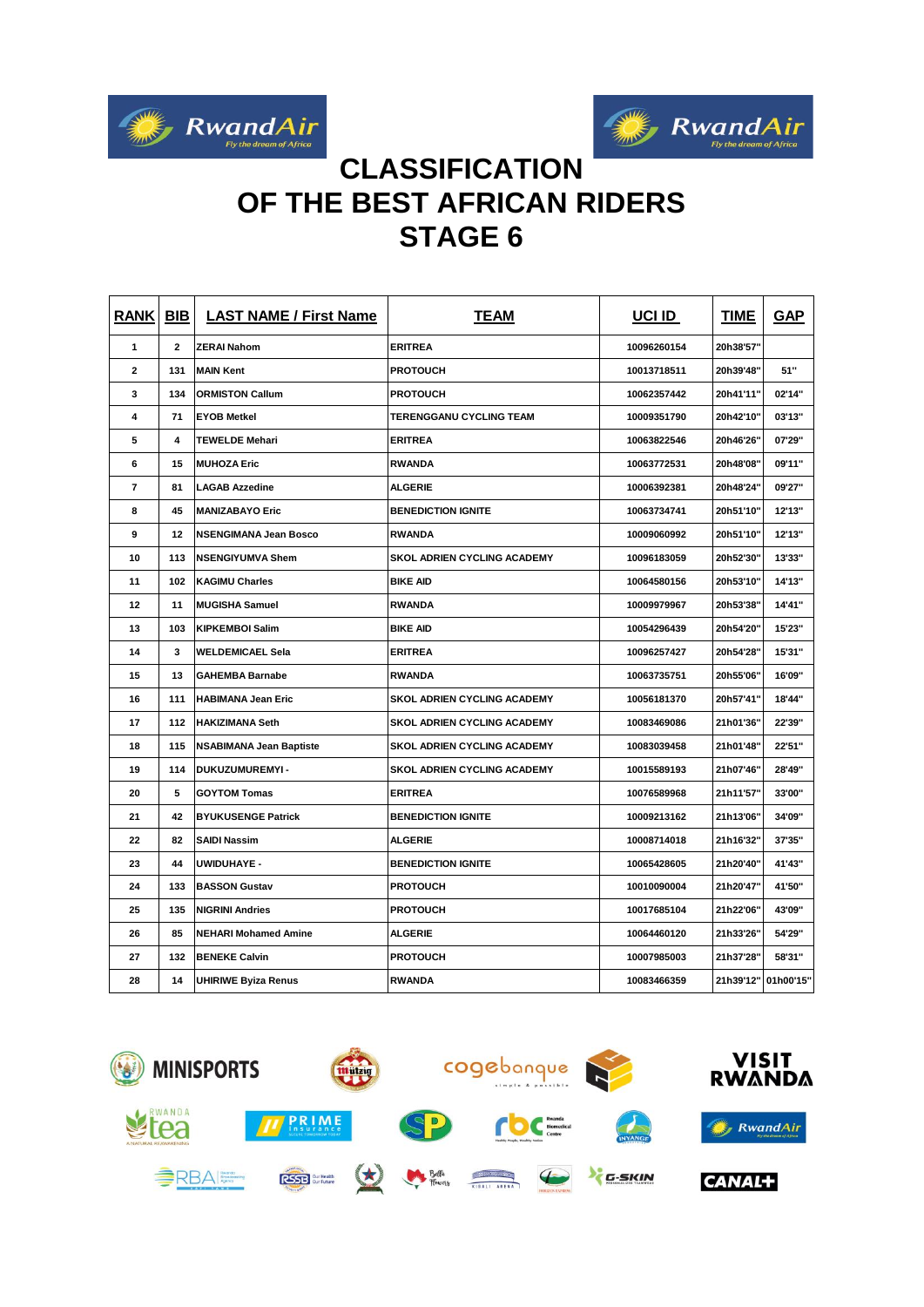

#### **CLASSEMENT PAR EQUIPE - TEAM CLASSIFICATION**

KIGALI (Rond point KBC) - KIGALI (Mont Kigali)



**Etape - Stage :** 6

**Organisateur - Organiser :** FEDERATION RWANDAISE DE CYCLISME

**Epreuve - Race :** TOUR DU RWANDA 2021

| Rg | Equipe<br>Rk Team                                  | Temps<br>Time | Ecart<br>Gap |
|----|----------------------------------------------------|---------------|--------------|
| 1  | <b>B&amp;B HOTELS P/B KTM</b><br>$51 - 52 - 55$    | 11h24'47"     |              |
| 2  | <b>TOTAL DIRECT ENERGIE</b><br>$21 - 25 - 22$      | 11h26'17"     | 01'30''      |
| 3  | ANDRONI GIOCATTOLI - SIDERMEC<br>$61 - 64 - 62$    | 11h29'04"     | 04'17"       |
| 4  | <b>TARTELETTO - ISOREX</b><br>122 - 124 - 121      | 11h31'30"     | 06'43"       |
| 5  | TEAM MEDELLIN - EPM<br>$31 - 35 - 34$              | 11h32'15"     | 07'28"       |
| 6  | <b>BIKE AID</b><br>$105 - 104 - 102$               | 11h32'22"     | 07'35"       |
| 7  | <b>ISRAEL START-UP NATION</b><br>$91 - 93 - 92$    | 11h35'17"     | 10'30"       |
| 8  | <b>RWANDA</b><br>$11 - 15 - 13$                    | 11h36'27"     | 11'40"       |
| 9  | SKOL ADRIEN CYCLING ACADEMY<br>113 - 111 - 115     | 11h37'39"     | 12'52"       |
| 10 | <b>PROTOUCH</b><br>$131 - 134 - 133$               | 11h39'55"     | 15'08"       |
| 11 | <b>BENEDICTION IGNITE</b><br>$42 - 45 - 44$        | 11h39'58"     | 15'11"       |
| 12 | <b>ERITREA</b><br>$2 - 4 - 3$                      | 11h42'09"     | 17'22"       |
| 13 | WILDLIFE GENERATION PRO CYCLING<br>145 - 141 - 144 | 11h43'13"     | 18'26"       |
| 14 | <b>TERENGGANU CYCLING TEAM</b><br>$72 - 71 - 75$   | 11h43'22"     | 18'35"       |
| 15 | <b>ALGERIE</b><br>$82 - 81 - 85$                   | 11h44'09"     | 19'22"       |

#### **Classement de l'étape - Stage classification Classement général - Général classification**

| Rg<br><b>Rk</b> | Equipe<br>Team                  | Temps<br>Time | Ecart<br>Gap |
|-----------------|---------------------------------|---------------|--------------|
| 1               | <b>B&amp;B HOTELS P/B KTM</b>   | 61h51'47"     |              |
| 2               | TOTAL DIRECT ENFRGIE            | 61h55'44"     | 03'57''      |
| 3               | <b>TEAM MEDELLIN - EPM</b>      | 62h01'59"     | 10'12"       |
| 4               | ANDRONI GIOCATTOLI - SIDERMEC   | 62h04'04"     | 12'17"       |
| 5               | <b>BIKE AID</b>                 | 62h12'15"     | 20'28"       |
| 6               | <b>TARTELETTO - ISOREX</b>      | 62h12'54"     | 21'07"       |
| 7               | <b>TERENGGANU CYCLING TEAM</b>  | 62h16'47"     | 25'00"       |
| 8               | <b>ERITREA</b>                  | 62h18'09"     | 26'22"       |
| 9               | <b>RWANDA</b>                   | 62h23'25"     | 31'38"       |
| 10              | <b>PROTOUCH</b>                 | 62h23'54"     | 32'07"       |
| 11              | WILDLIFE GENERATION PRO CYCLING | 62h37'20"     | 45'33"       |
| 12              | <b>ISRAEL START-UP NATION</b>   | 62h38'21"     | 46'34"       |
| 13              | SKOL ADRIEN CYCLING ACADEMY     | 62h44'00"     | 52'13"       |
| 14              | <b>BENEDICTION IGNITE</b>       | 63h11'00"     | 01h19'13"    |
| 15              | <b>ALGERIE</b>                  | 63h38'22"     | 01h46'35"    |
|                 |                                 |               |              |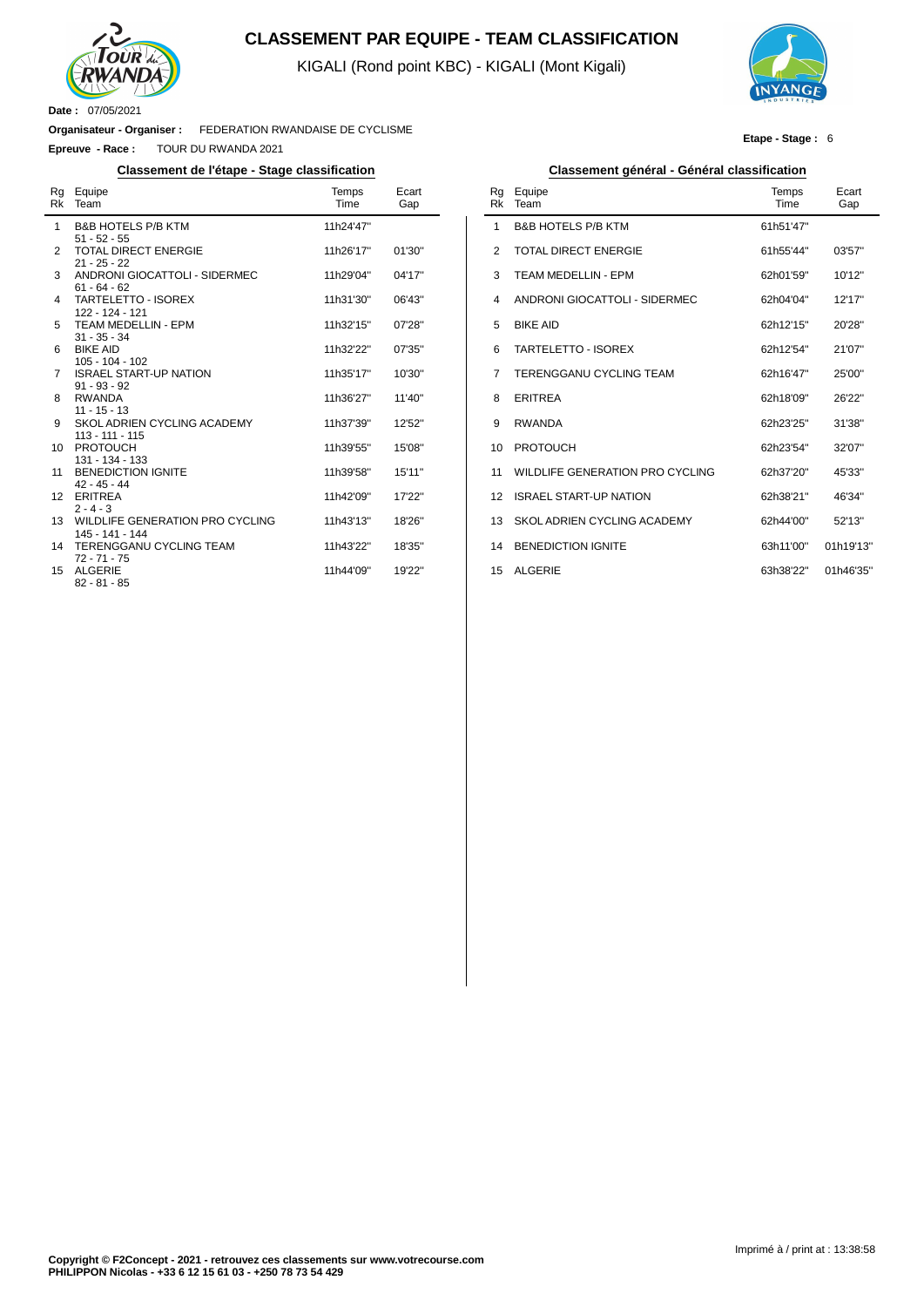

# **Communique of the Commissaires panel Communique N°5**

**Stage 6 : [KIGALI](https://www.procyclingstats.com/race/tour-of-turkey/2021/stage-1) (Rond point KBC) - KIGALI (Mont Kigali)**

Art. 2.12.007 - 8.6 Uriner en public

Dossard 92 - SAGIV Guy - ISRAEL START-UP NATION - 10008682995

Amende de 100 CHF

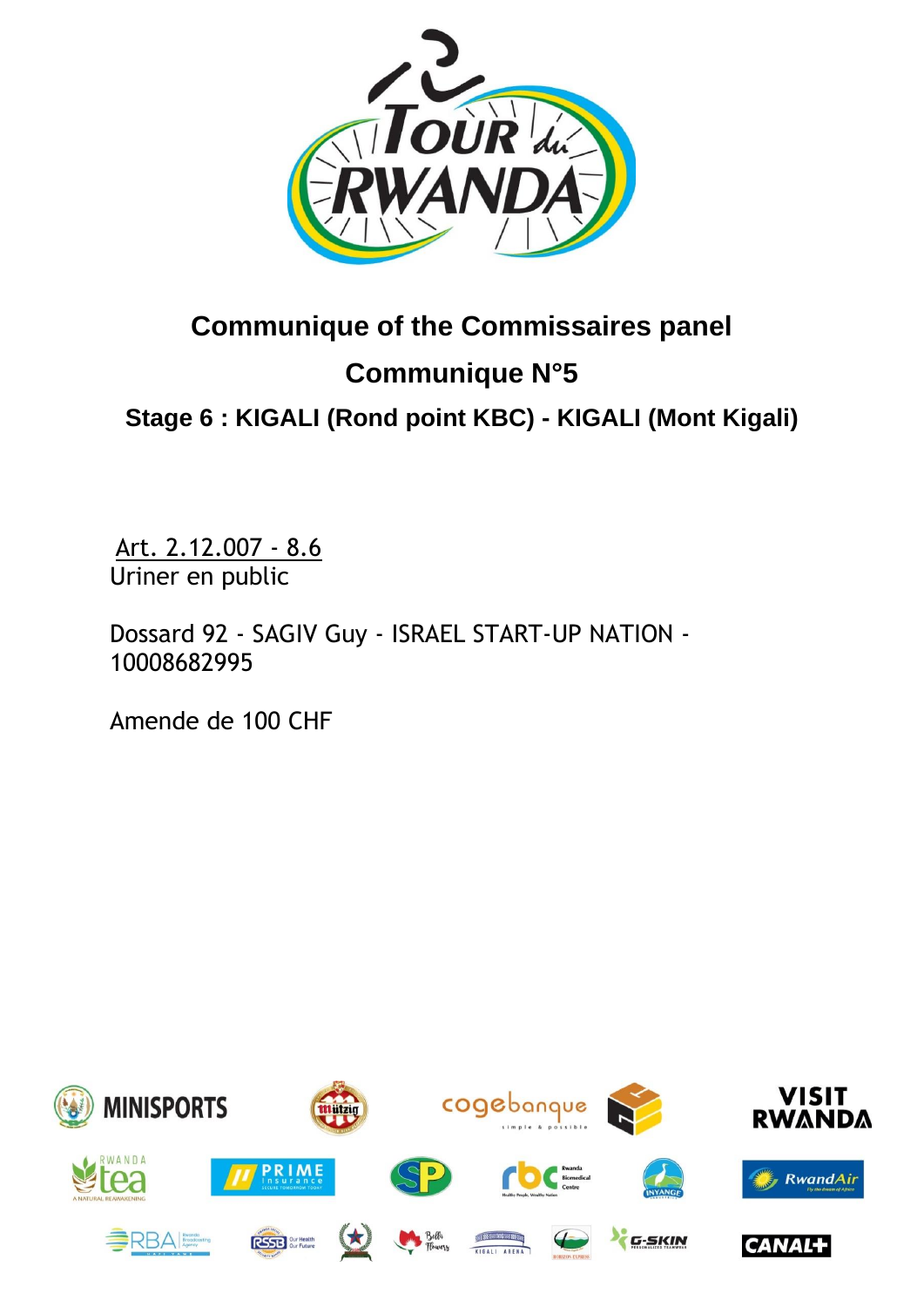### **GRILLE - GRID**

#### **Etape** - Stage : 7 **FEDERATION RWANDAISE DE CYCLISME**

| <b>ERITREA</b>                                             | $\mathbf 1$                                           | $\overline{2}$<br>* ZERAI Nahom<br>7eme à 47"(119)                                                      | 3<br>* WELDEMICAEL Sela<br>36eme à 16'18"(212)     | * TEWELDE Mehari<br>22eme à 08'16"(183)                        | 5<br>* GOYTOM Tomas<br>51eme à 33'47"(227)                               |
|------------------------------------------------------------|-------------------------------------------------------|---------------------------------------------------------------------------------------------------------|----------------------------------------------------|----------------------------------------------------------------|--------------------------------------------------------------------------|
| <b>RWANDA</b>                                              | 11<br>MUGISHA Samuel<br>34eme à 15'28"(220)           | 12<br>NSENGIMANA Jean<br><b>Bosco</b><br>29eme à 13'00"(256)                                            | 13<br>* GAHEMBA Barnabe<br>37eme à 16'56"(241)     | 14<br><b>UHIRIWE Byiza Renus</b><br>68eme à 01h01'02"(247)     | 15<br>* MUHOZA Eric<br>24eme à 09'58" (202)                              |
| <b>TOTAL DIRECT</b><br><b>ENERGIE</b>                      | 21<br><b>VUILLERMOZ Alexis</b><br>10eme à 01'00"(73)  | 22<br><b>GAILLARD Marlon</b><br>20eme à 05'44"(178)                                                     | 23<br>* FERRON Valentin<br>27eme à 11'56"(158)     | 24<br><b>GENIEZ Alexandre</b><br>46eme à 24'27"(288)           | 25<br><b>RODRIGUEZ MARTIN</b><br><b>Cristian</b><br>1er en 20h38'10"(79) |
| <b>TEAM MEDELLIN -</b><br><b>EPM</b>                       | 31<br>Miguel<br>8eme à 51"(85)                        | 32<br>SEVILLA RIVERA Oscar VARGAS ALZATE Walter ROLDAN ORTIZ Weimar<br>Alejandro<br>50eme à 32'17"(280) | 33<br>Alfonso<br>43eme à 23'19"(183)               | 34<br>SUAZA ARANGO<br>Bernardo Albeiro<br>21eme à 05'48"(216)  | 35<br>SANCHEZ VERGARA<br><b>Brayan Stiven</b><br>12eme à 01'44"(51)      |
| <b>BENEDICTION</b><br><b>IGNITE</b>                        | 41                                                    | 42<br><b>BYUKUSENGE Patrick</b><br>53eme à 34'56" (208)                                                 | 43                                                 | 44<br><b>UWIDUHAYE -</b><br>59eme à 42'30"(322)                | 45<br>MANIZABAYO Eric<br>28eme à 13'00"(201)                             |
| <b>B&amp;B HOTELS P/B</b><br><b>KTM</b>                    | 51<br><b>ROLLAND Pierre</b><br>23eme à 09'48"(190)    | 52<br>* BOILEAU Alan<br>5eme à 36"(91)                                                                  | 53<br><b>GAUTIER Cyril</b><br>42eme à 22'05"(240)  | 54<br><b>HIVERT Jonathan</b><br>26eme à 11'01"(178)            | 55<br>PACHER Quentin<br>4eme à 33"(52)                                   |
| <b>ANDRONI</b><br><b>GIOCATTOLI -</b><br><b>SIDERMEC</b>   | 61<br>RESTREPO VALENCIA<br>Jhonatan<br>3eme à 13"(49) | 62<br><b>BISOLTI Alessandro</b><br>30eme à 13'17"(189)                                                  | 63                                                 | 64<br>* UMBA LOPEZ Abner<br>Santiago<br>15eme à 03'04"(92)     | 65<br>VIGO DEL ARCO Marti<br>52eme à 34'07"(337)                         |
| TERENGGANU<br><b>CYCLING TEAM</b>                          | 71<br><b>EYOB Metkel</b><br>19eme à 04'00"(118)       | 72<br>QUINTERO NOREÑA<br>Carlos Julian<br>9eme à 56"(86)                                                | 73<br>GOH Choon Huat<br>57eme à 40'36"(339)        | 74<br>MOHD ZARIFF<br>Muhamad Nur Aiman<br>54eme à 36'57" (323) | 75<br><b>OVECHKIN Artem</b><br>38eme à 17'21"(257)                       |
| <b>ALGERIE</b>                                             | 81<br><b>LAGAB Azzedine</b><br>25eme à 10'14"(181)    | 82<br><b>SAIDI Nassim</b><br>55eme à 38'22"(290)                                                        | 83                                                 | 84                                                             | 85<br>* NEHARI Mohamed<br>Amine<br>65eme à 55'16"(309)                   |
| <b>ISRAEL START-UP</b><br><b>NATION</b>                    | 91<br>PICCOLI James<br>2eme à 07"(58)                 | 92<br><b>SAGIV Guy</b><br>48eme à 29'11"(349)                                                           | 93<br>* GOLDSTEIN Edo<br>41eme à 20'13"(235)       | 94<br>* LAHAV Omer<br>56eme à 39'58" (324)                     | 95<br><b>VAHTRA Norman</b><br>66eme à 56'00" (293)                       |
| <b>BIKE AID</b>                                            | 101<br><b>HOLLER Nikodemus</b><br>62eme à 43'20"(305) | 102<br>* KAGIMU Charles<br>33eme à 15'00"(208)                                                          | 103<br>* KIPKEMBOI Salim<br>35eme à 16'10"(182)    | 104<br><b>BERGSTRÖM FRISK</b><br>Erik<br>18eme à 03'16"(147)   | 105<br>VAN ENGELEN Adne<br>13eme à 02'41"(129)                           |
| <b>SKOL ADRIEN</b><br><b>CYCLING</b><br><b>ACADEMY</b>     | 111<br>* HABIMANA Jean Eric<br>40eme à 19'31"(255)    | 112<br><b>HAKIZIMANA Seth</b><br>44eme à 23'26"(223)                                                    | 113<br>* NSENGIYUMVA Shem<br>31eme à 14'20"(271)   | 114<br>DUKUZUMUREMYI -<br>49eme à 29'36" (295)                 | 115<br>* NSABIMANA Jean<br><b>Baptiste</b><br>45eme à 23'38" (296)       |
| TARTELETTO -<br><b>ISOREX</b>                              | 121<br>MARCHAND Gianni<br>16eme à 03'04"(127)         | 122<br><b>TEUGELS Lennert</b><br>17eme à 03'08"(107)                                                    | 123<br>DE DECKER Alfdan<br>64eme à 49'45" (334)    | 124<br>* GOEMAN Andreas<br>32eme à 14'28"(258)                 | 125<br>VAN BREUSSEGEM<br>Elias<br>58eme à 40'49"(344)                    |
| <b>PROTOUCH</b>                                            | 131<br><b>MAIN Kent</b><br>11eme à 01'38"(100)        | 132<br><b>BENEKE Calvin</b><br>67eme à 59'18"(380)                                                      | 133<br><b>BASSON Gustav</b><br>61eme à 42'37"(311) | 134<br>* ORMISTON Callum<br>14eme à 03'01"(156)                | 135<br>* NIGRINI Andries<br>63eme à 43'56" (316)                         |
| <b>WILDLIFE</b><br><b>GENERATION PRO</b><br><b>CYCLING</b> | 141<br><b>TVETCOV Serghei</b><br>39eme à 19'08"(278)  | 142<br>MCGEOUGH Cormac<br>60eme à 42'31"(338)                                                           | 143                                                | 144<br>SALTZMAN Jason<br>47eme à 25'27"(275)                   | 145<br><b>HOEHN Alex</b><br>6eme à 43"(48)                               |